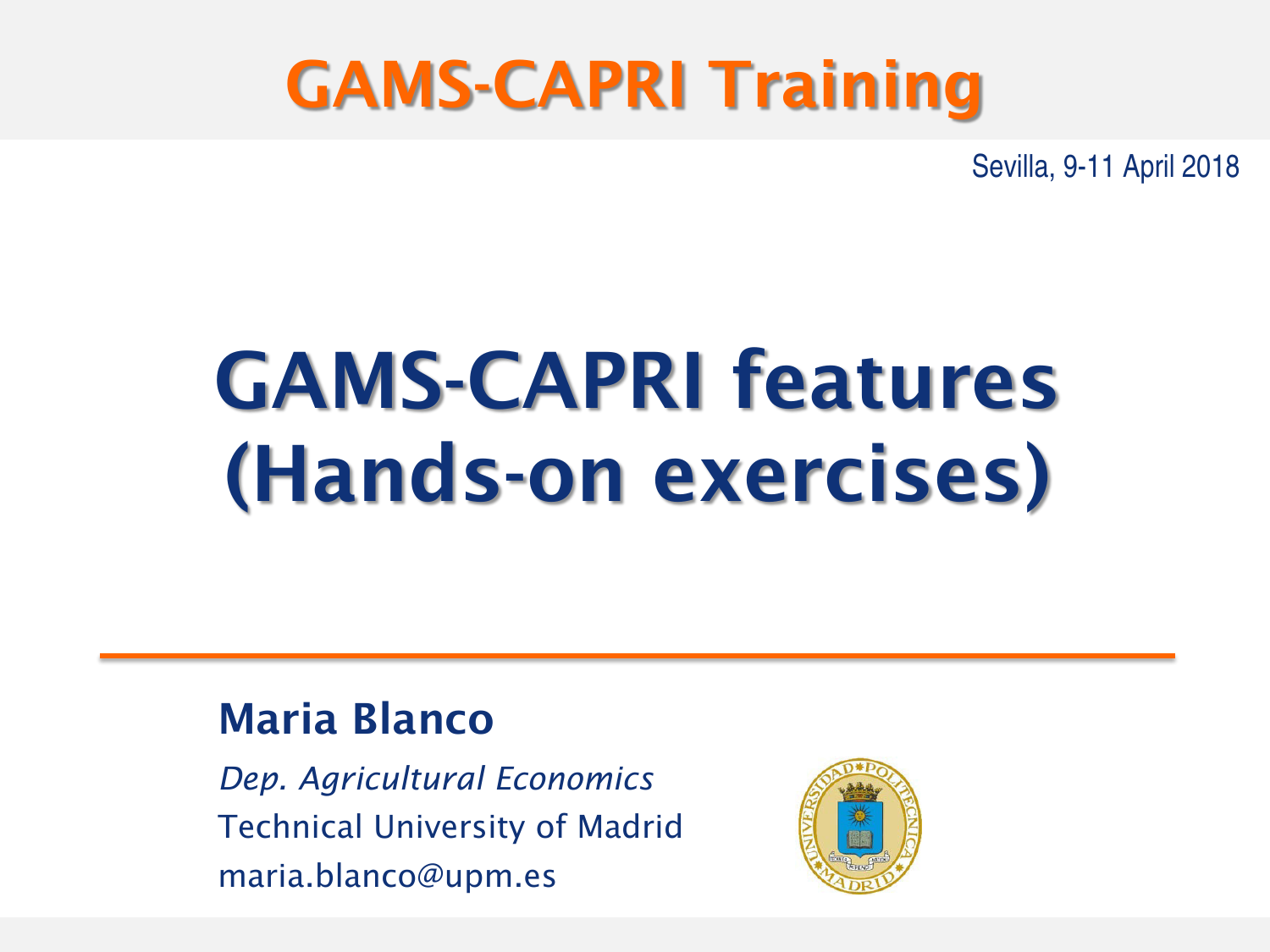#### **Overview**

#### **[CAPRI sets](#page-2-0)**

- **Q** [CAPMOD components](#page-6-0)
- [Defining a new scenario](#page-10-0)
- [Running scenarios](#page-12-0)
- $\Box$  [Checking results](#page-15-0)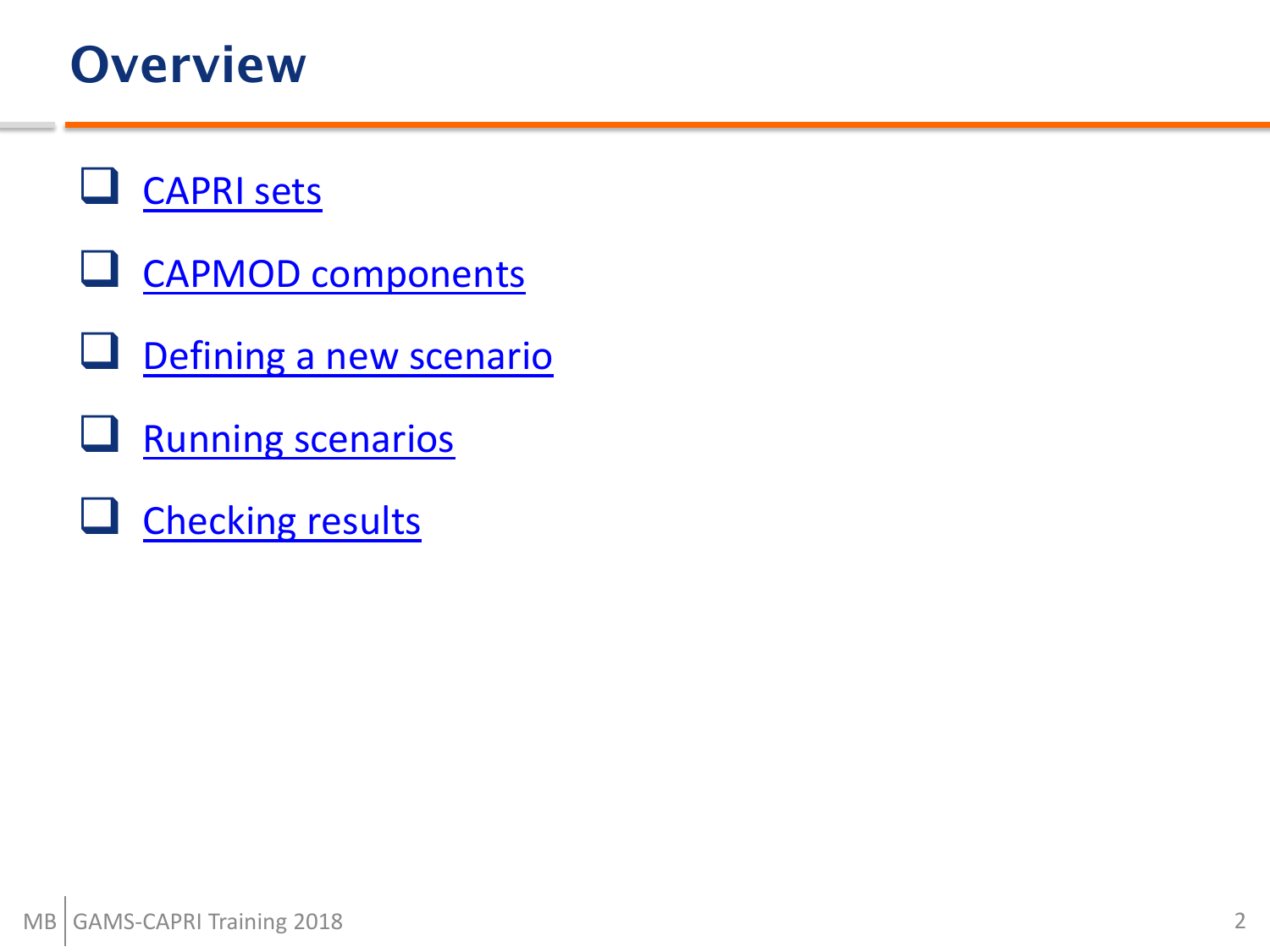### <span id="page-2-0"></span>CAPRI sets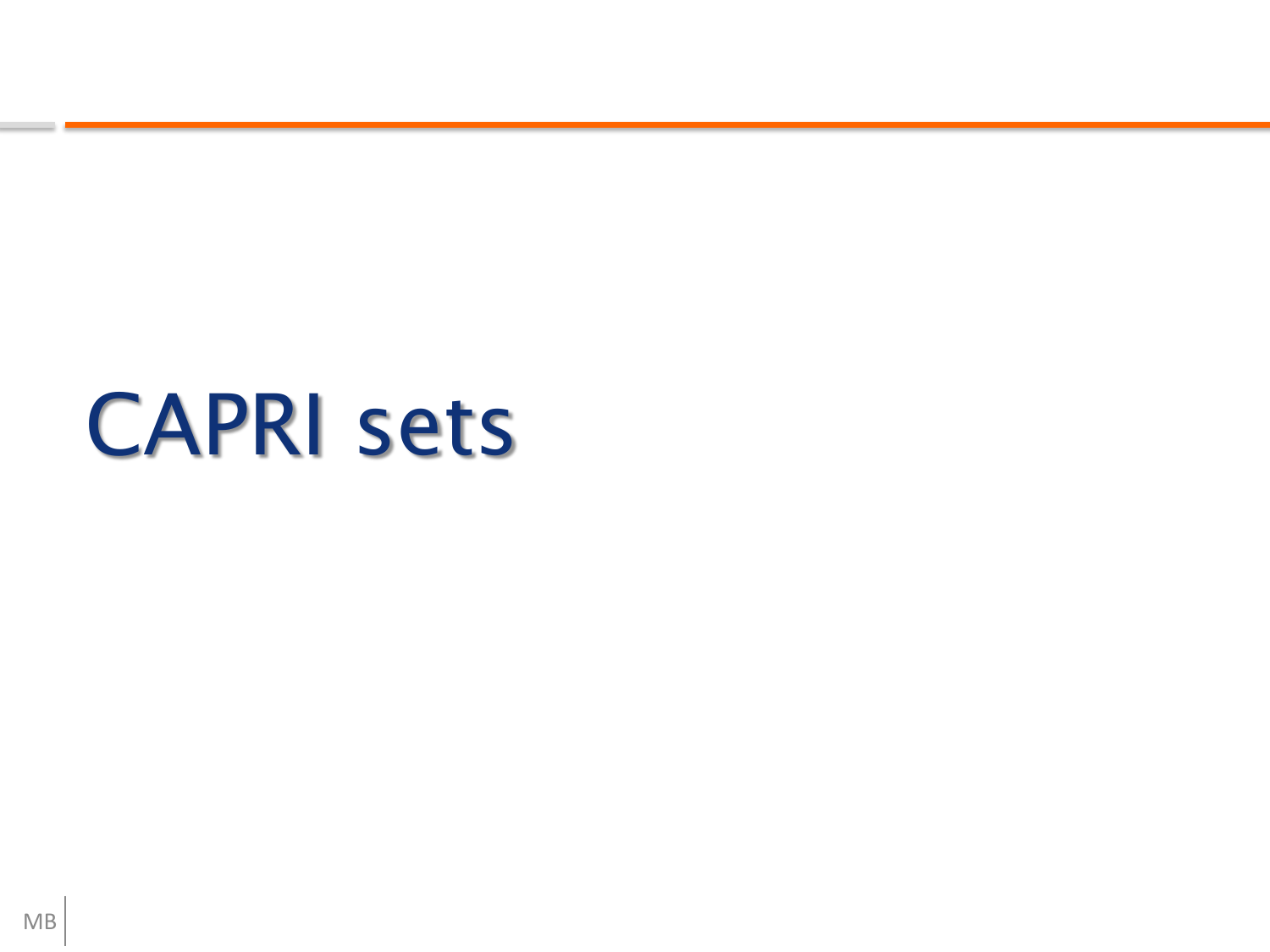...................................



- 1. To use GAMSIDE to view CAPRI code, first create a GAMS project file in folder CAPRI/GAMS and call it openIDE.gpr
- 2. Open sets.gms and find out what the set element "GVAP" means.

3. Find at least three sets where this element is a member

MB ................................... ng 2017

...................................

...................................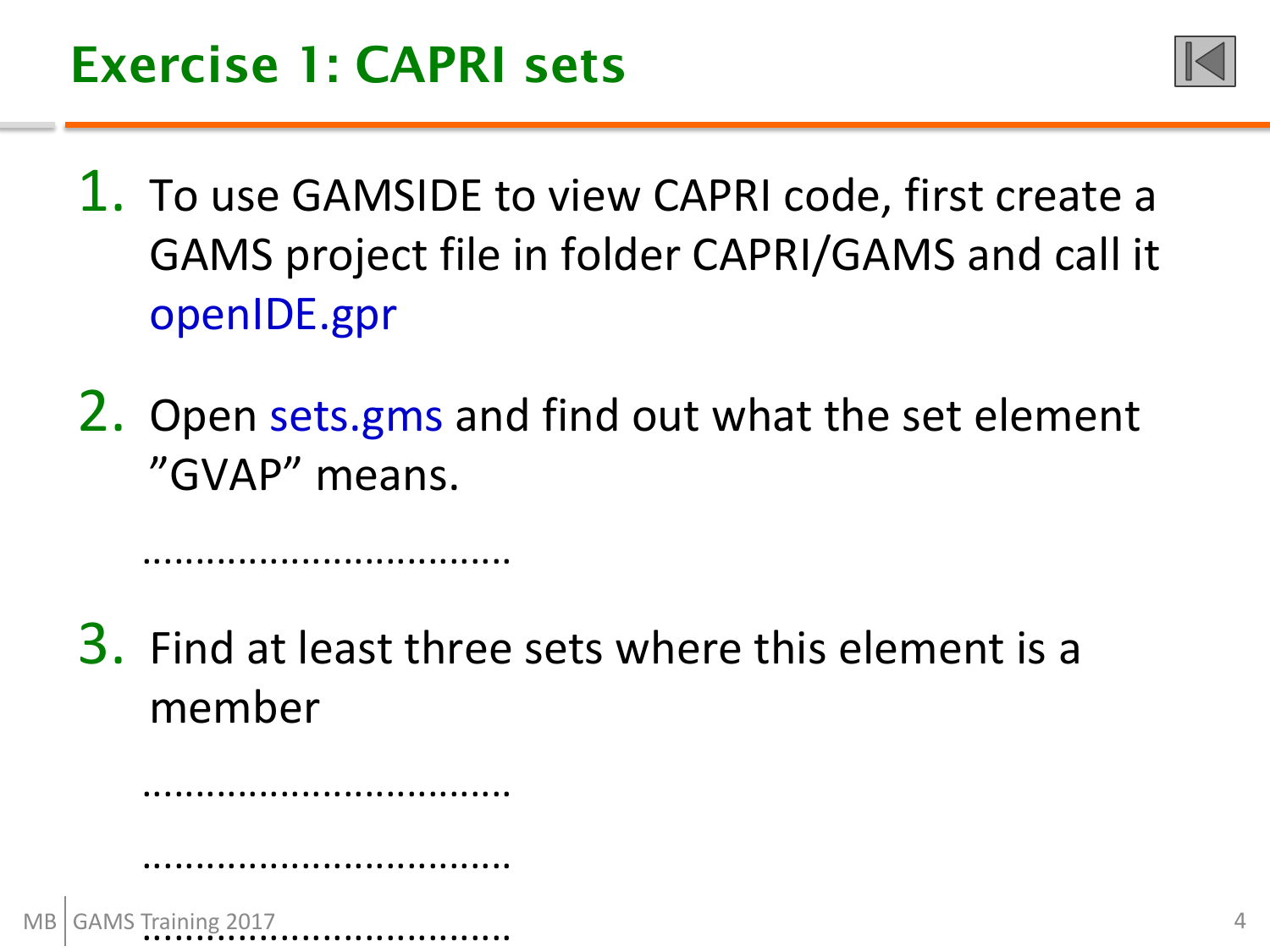

1. Find at least three master sets used in CAPRI

................................... ...................................

...................................

2. How have you identified them?

...................................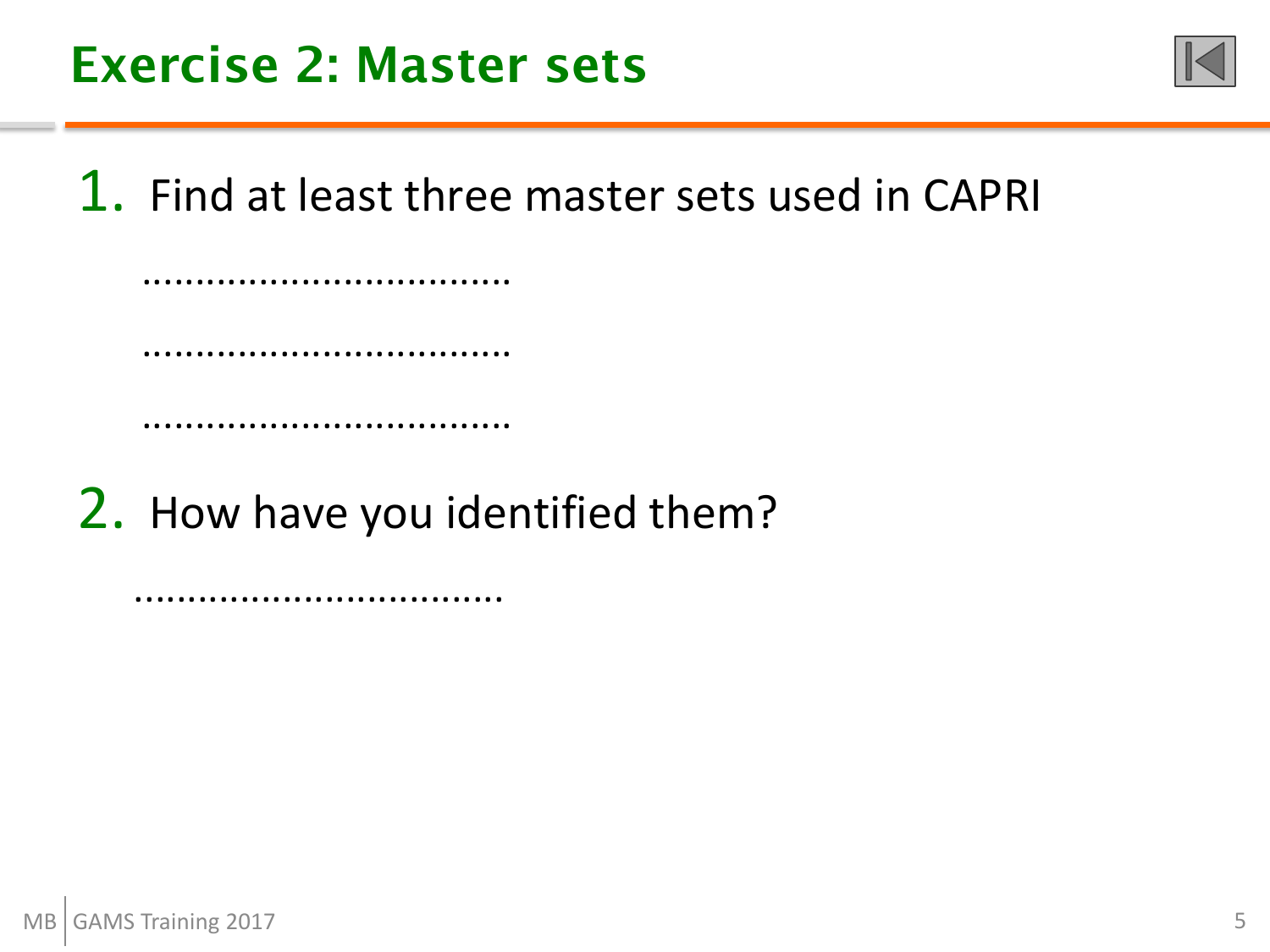

### 1. Use GDX2XLS to dump all the content of the file **sets.gms** to an Excel file

a) Verify that every set gets its own sheet in the Excel file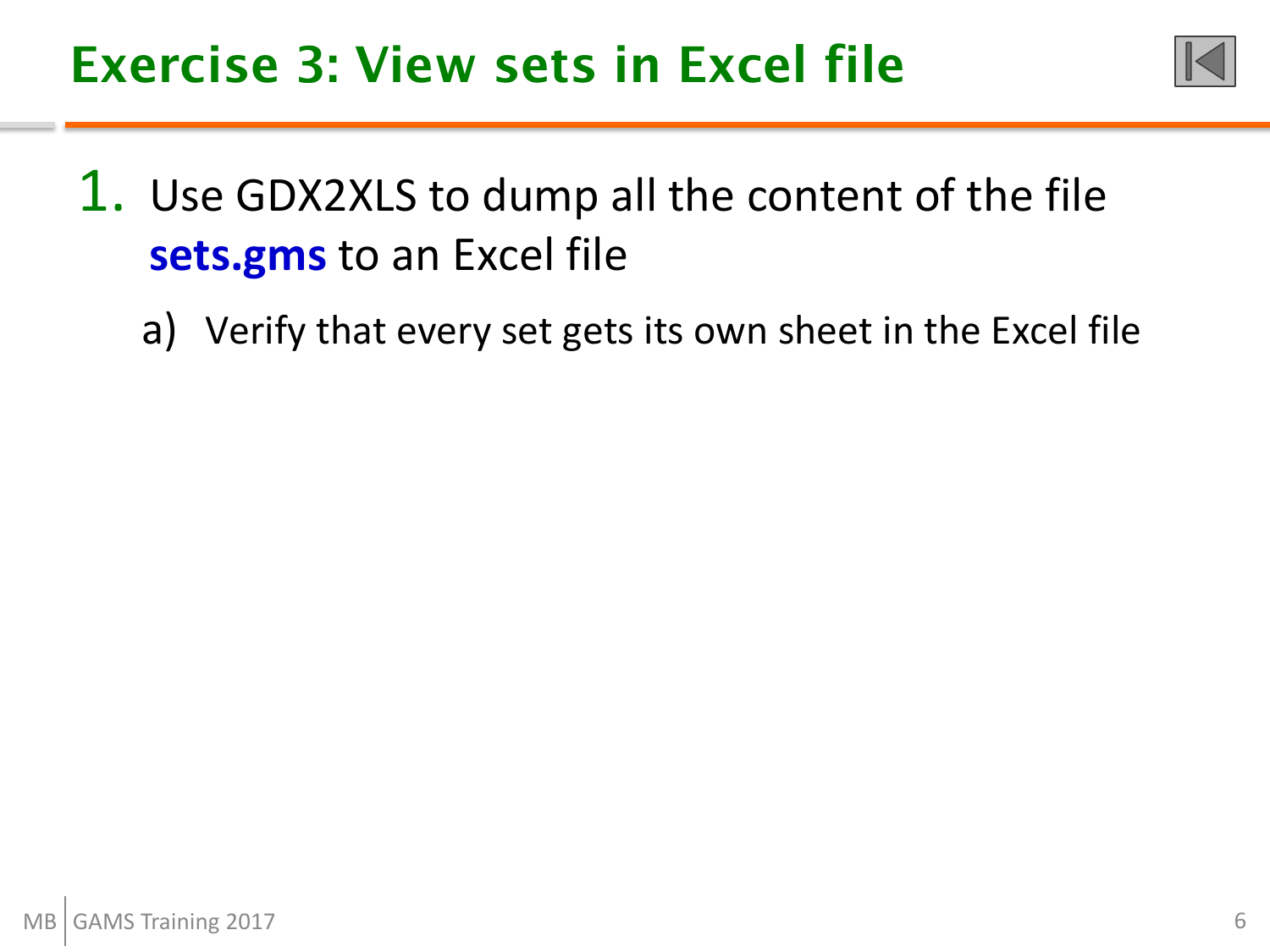### <span id="page-6-0"></span>CAPMOD components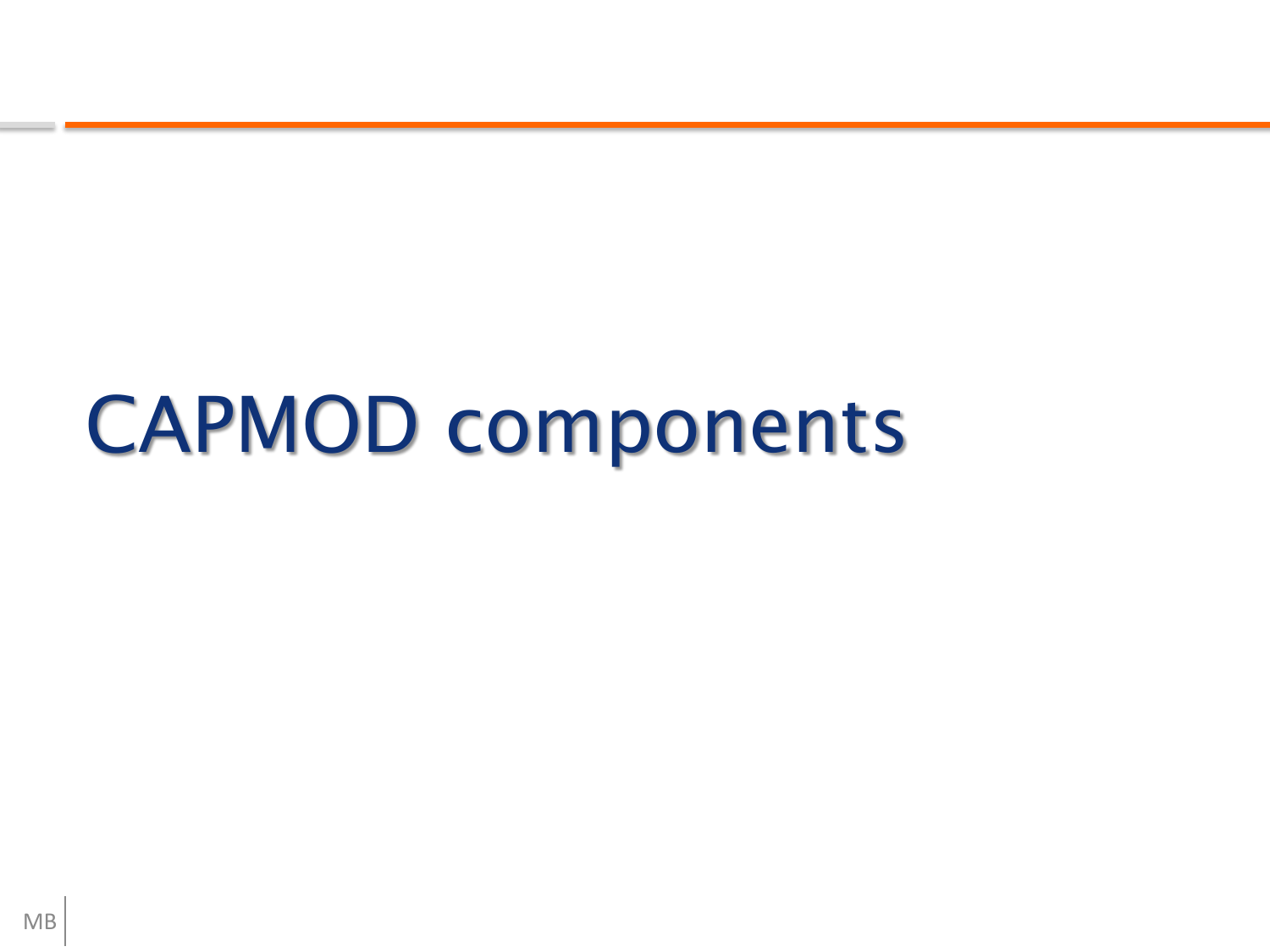### Program flow of CAPMOD.gms

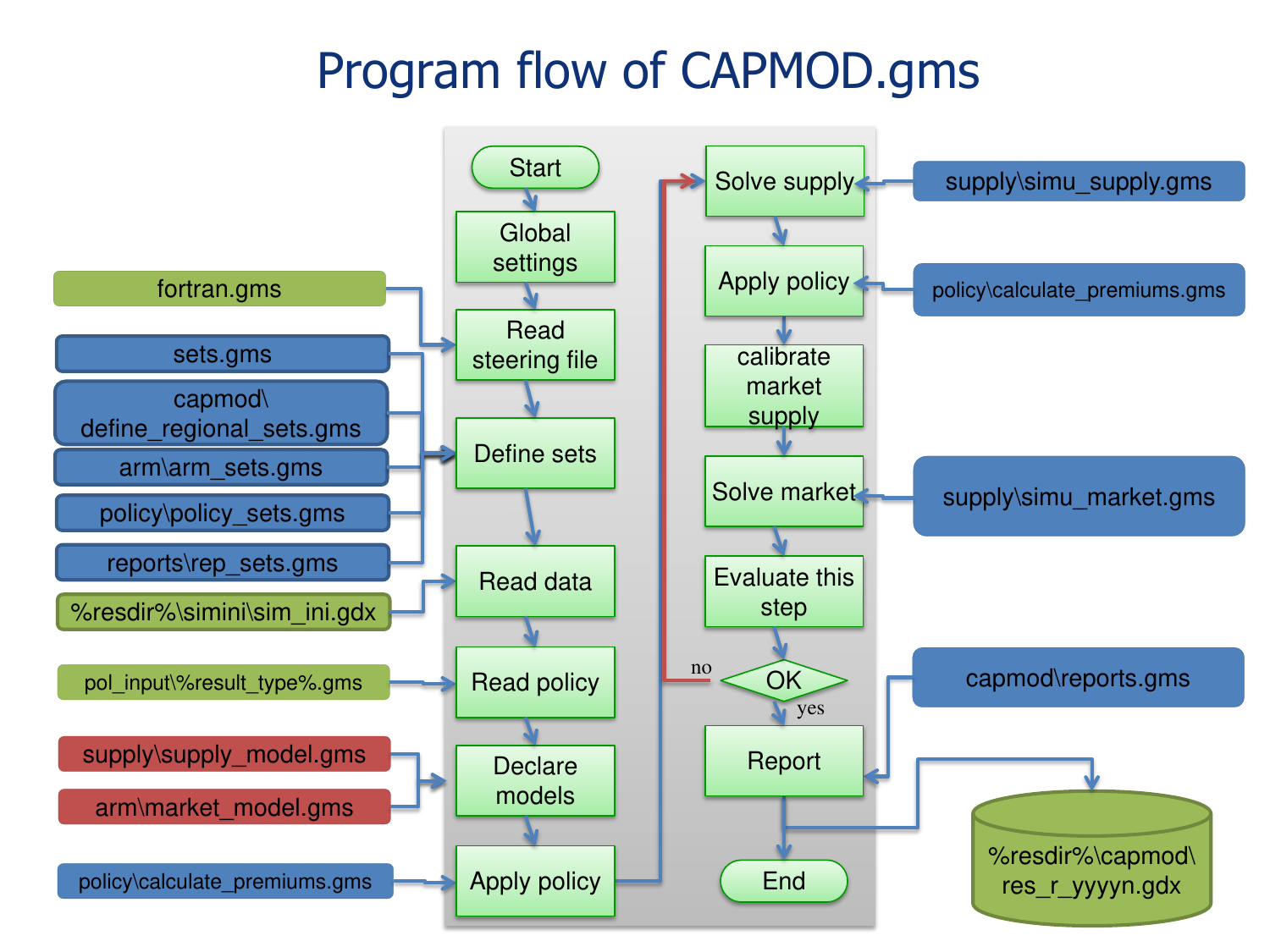..........................................

..........................................



1. In which line of capmod.gms is simu\_supply called?

2. In which line of capmod.gms is simu market called?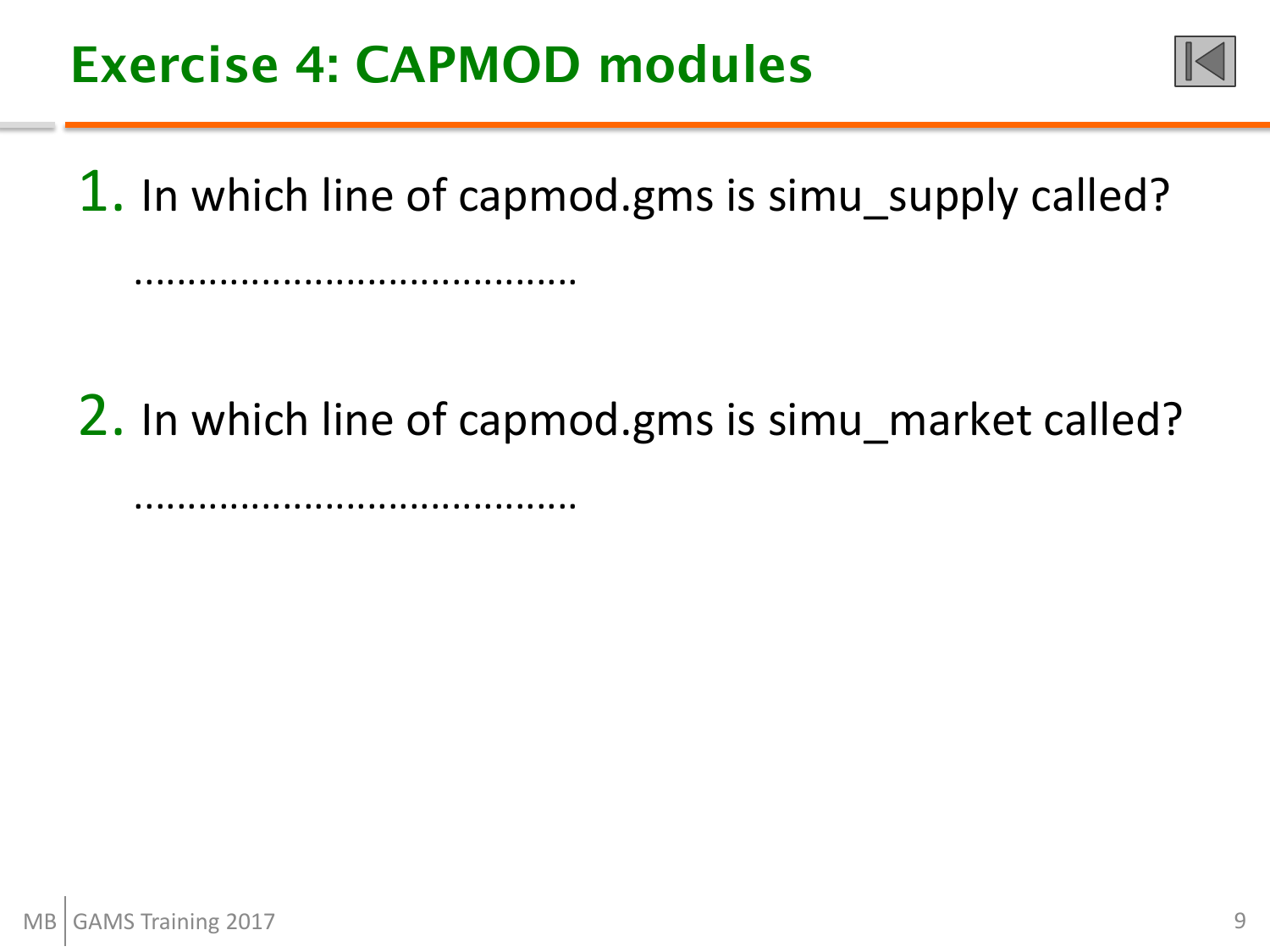

1. In which line of capmod.gms is the policy scenario included?

..........................................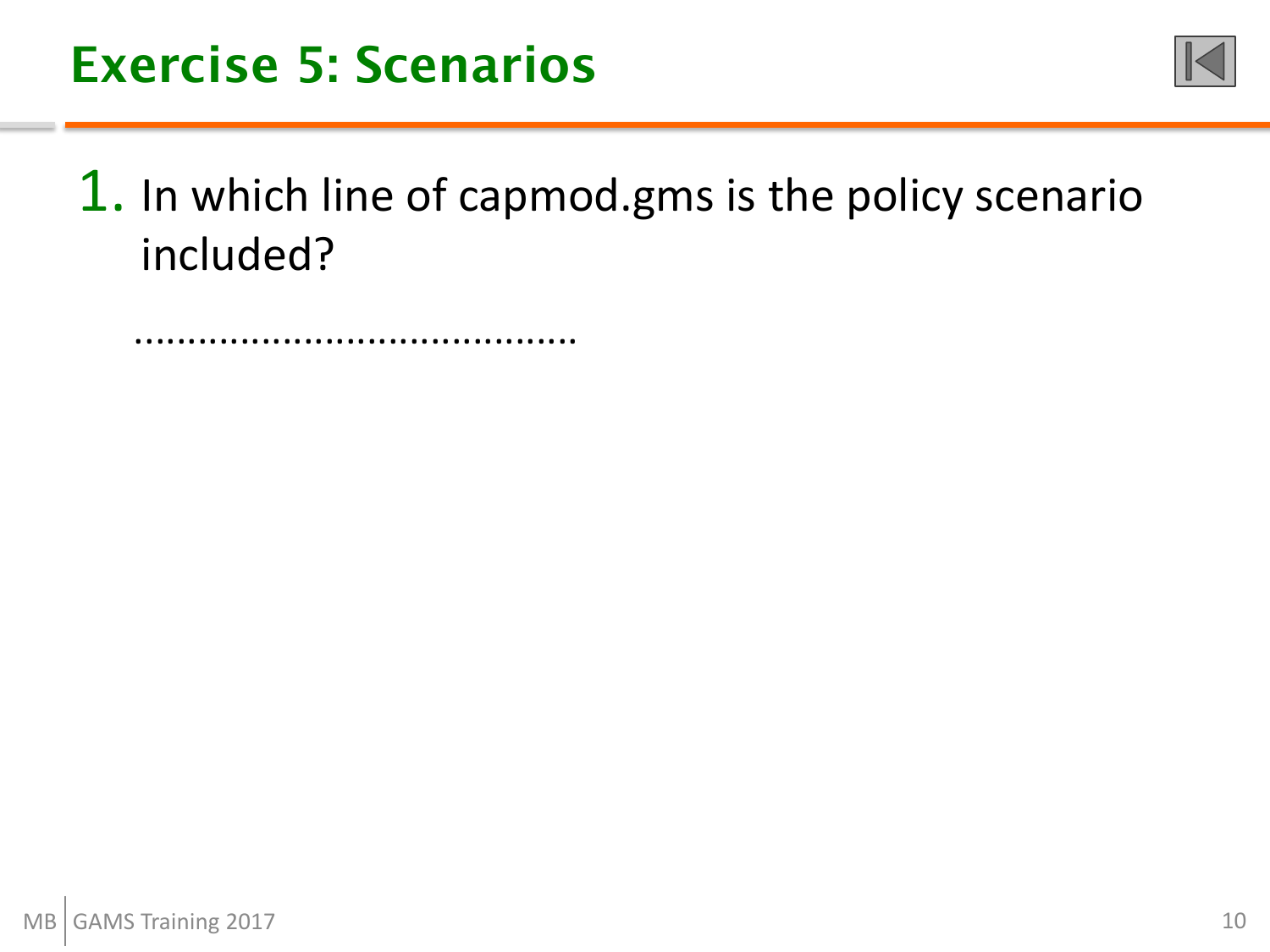## <span id="page-10-0"></span>Defining scenarios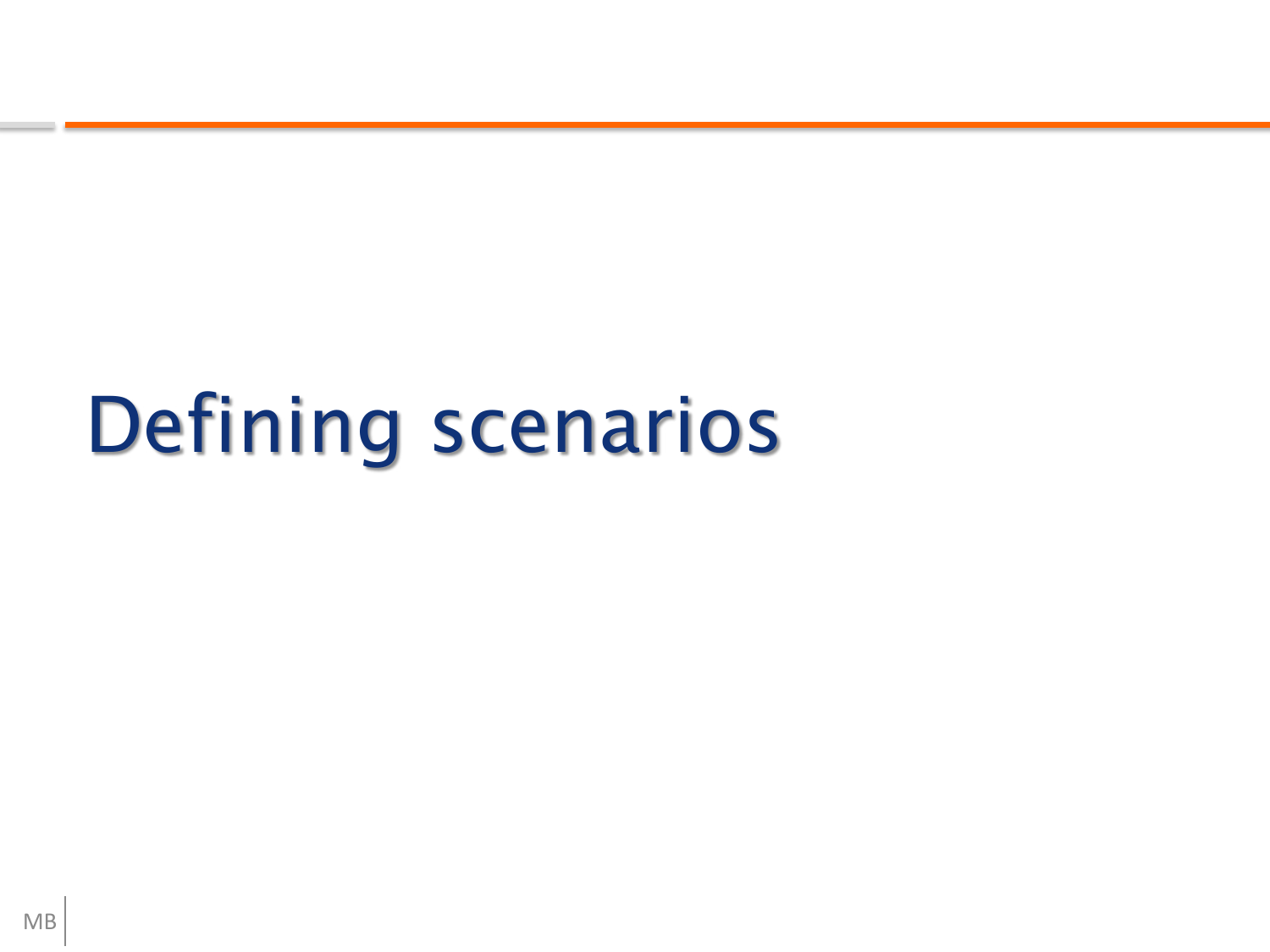

#### 1. Make a copy of

"gams\pol\_input\cap\_after\_2014\**ref.gms**" and call it "cap ref.gms". This scenario correspond to the CAPRI baseline and includes the CAP 2014-2020.

2. Create a new scenario "**cap\_no\_vcs.gms**" to simulate the CAP 2014-2020 but without voluntary coupled support. All other policy measures are identical as in "**cap\_ref.gms**"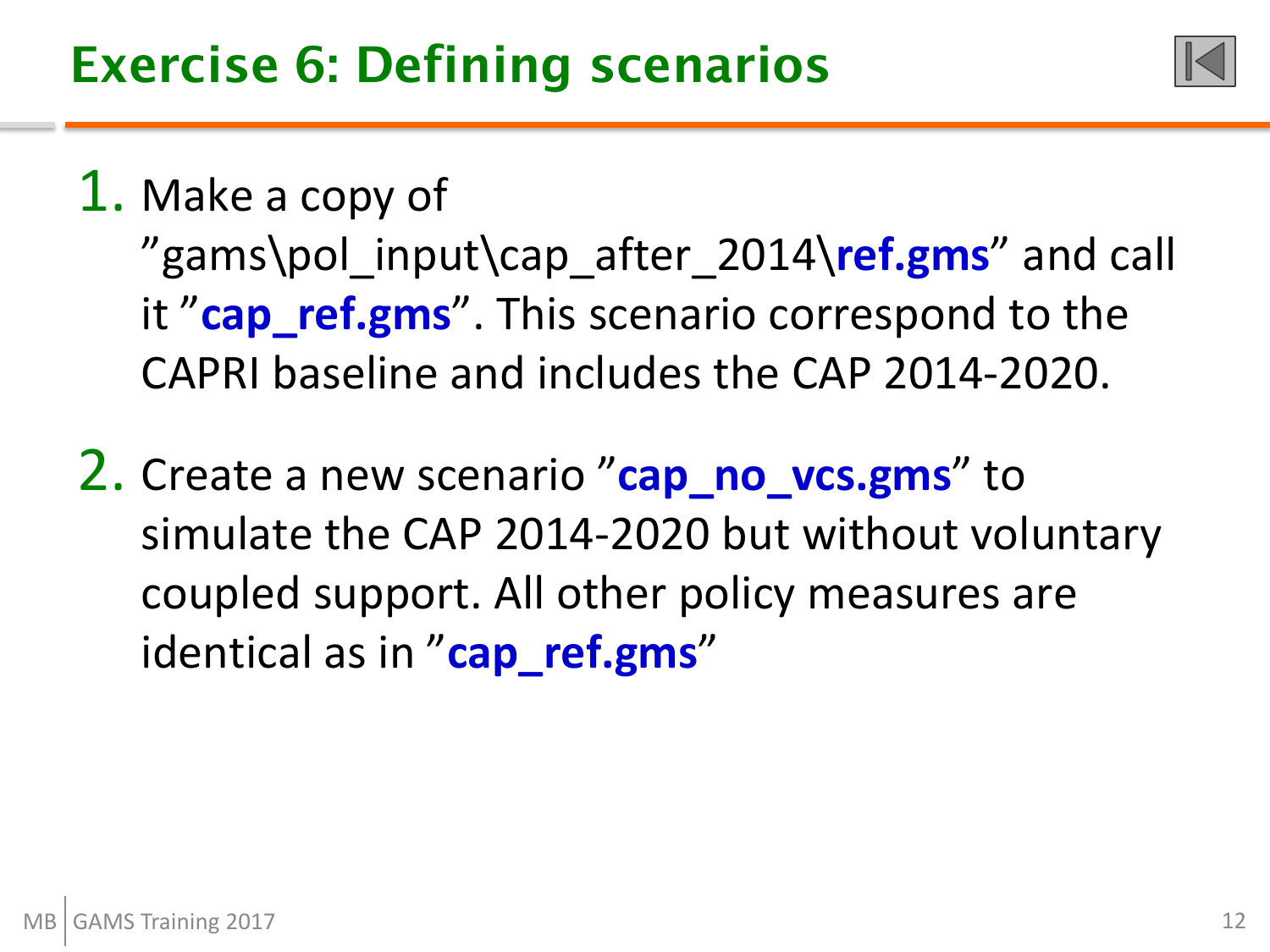### <span id="page-12-0"></span>Running scenarios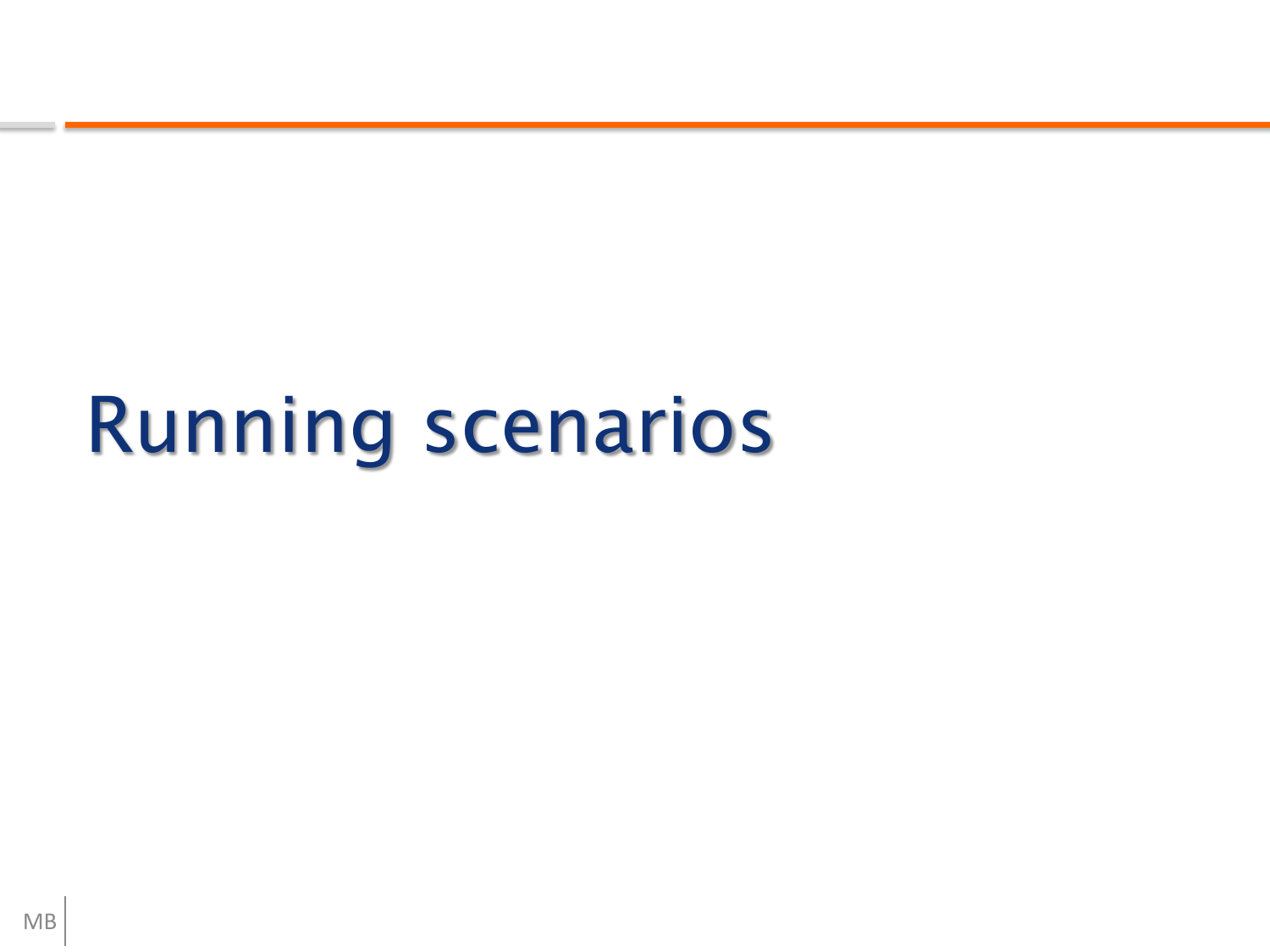

#### 1. Prepare the batch file

- a) Make a copy of "**GUI\batchfiles\ build\_database\_and\_baseline.txt**" and call it "**run\_cap\_scenarios.gms**"
- b) Check the folder settings at the beginning of the file "run cap scenarios.gms" and change them to fit yours
- c) Delete all TASKS in this file apart from "Run scenario with market model". Modify this task to fit the two scenarios defined in previous exercise.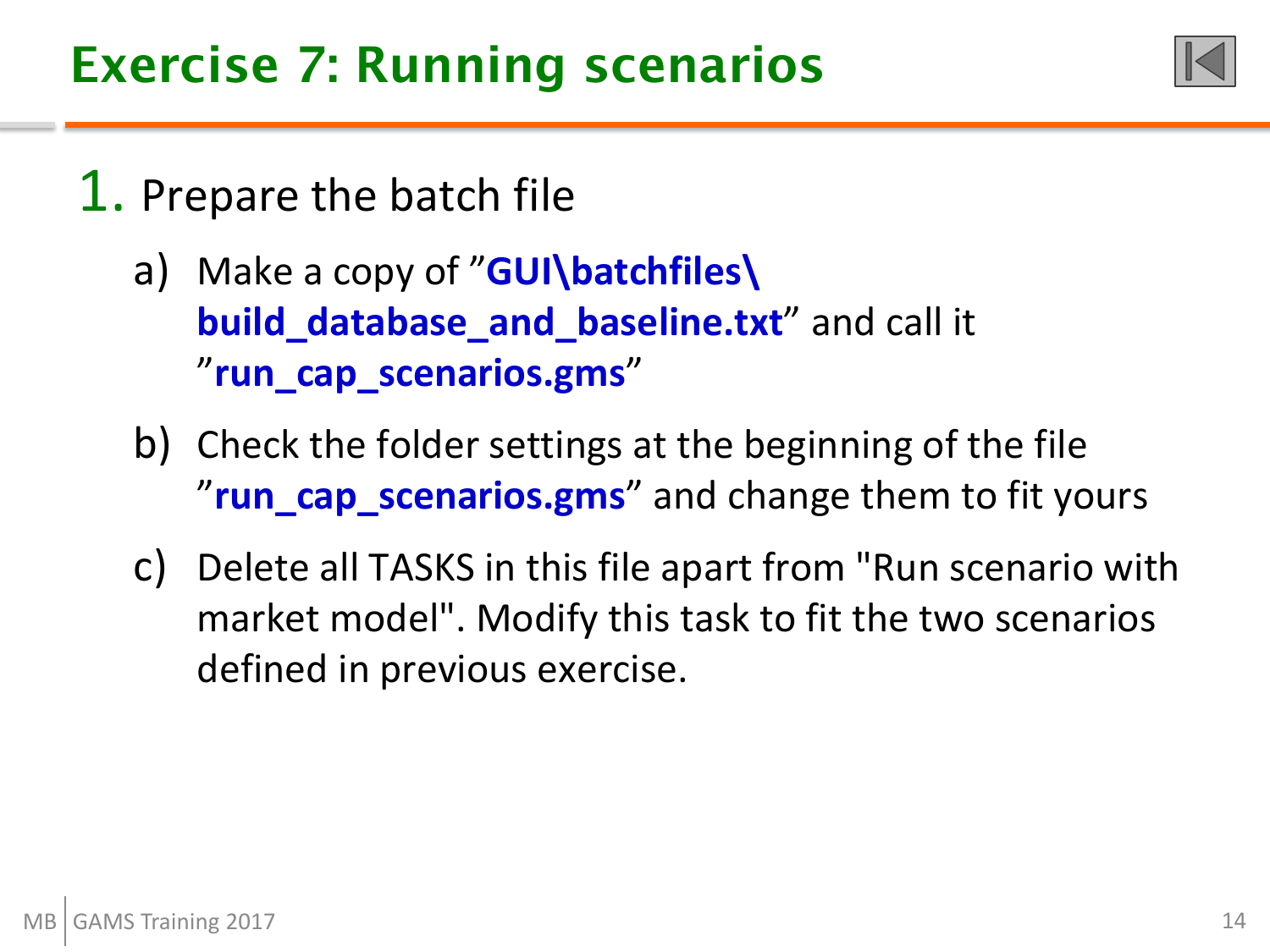

2. Run the scenarios using the CAPRI GUI

- a) Open GUI=>Batch execution
- b) First, only compilation. Verify that new fortran.gms files have been generated. Find your scenario names in those files.
- c) Next, simulation. Verify the model runs.
- d) Exploit results in the GUI, comparing the new scenario cap no vcs against the baseline.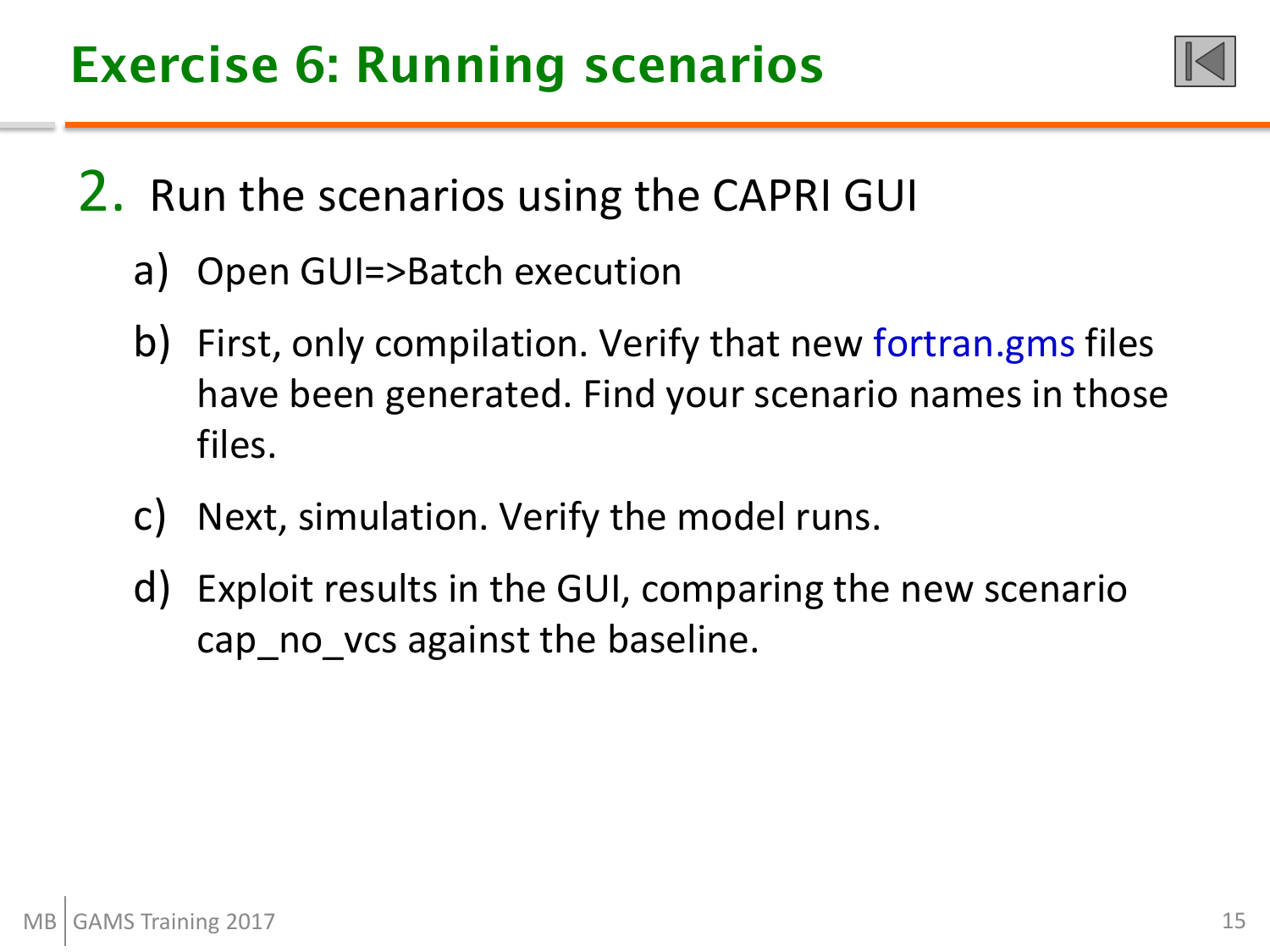# <span id="page-15-0"></span>Checking results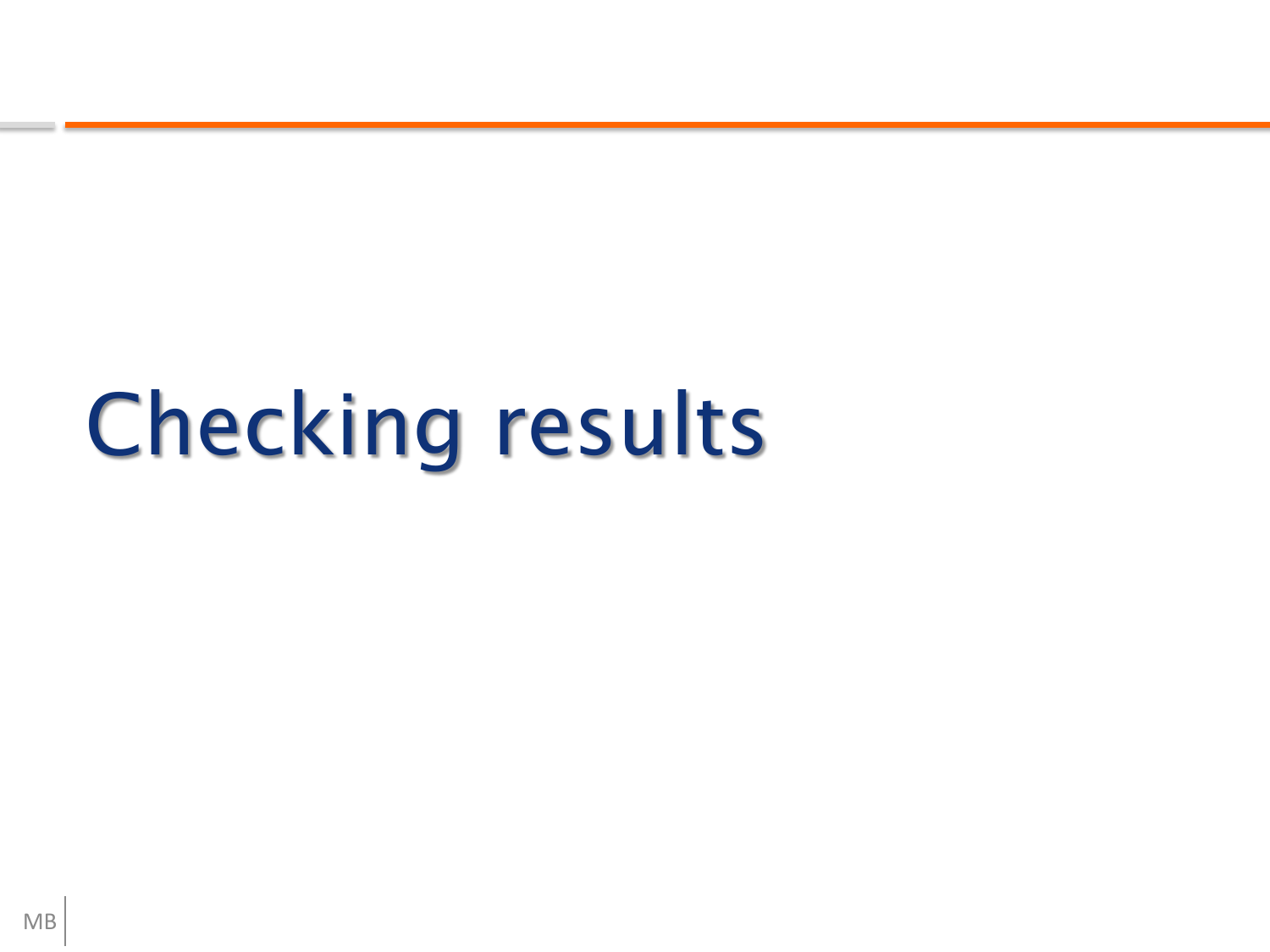

- 2. Exploit scenario results using the CAPRI GUI
	- a) Open the results files for the two scenarios and check main results
	- b) Compare results of the NO VCS scenario against the baseline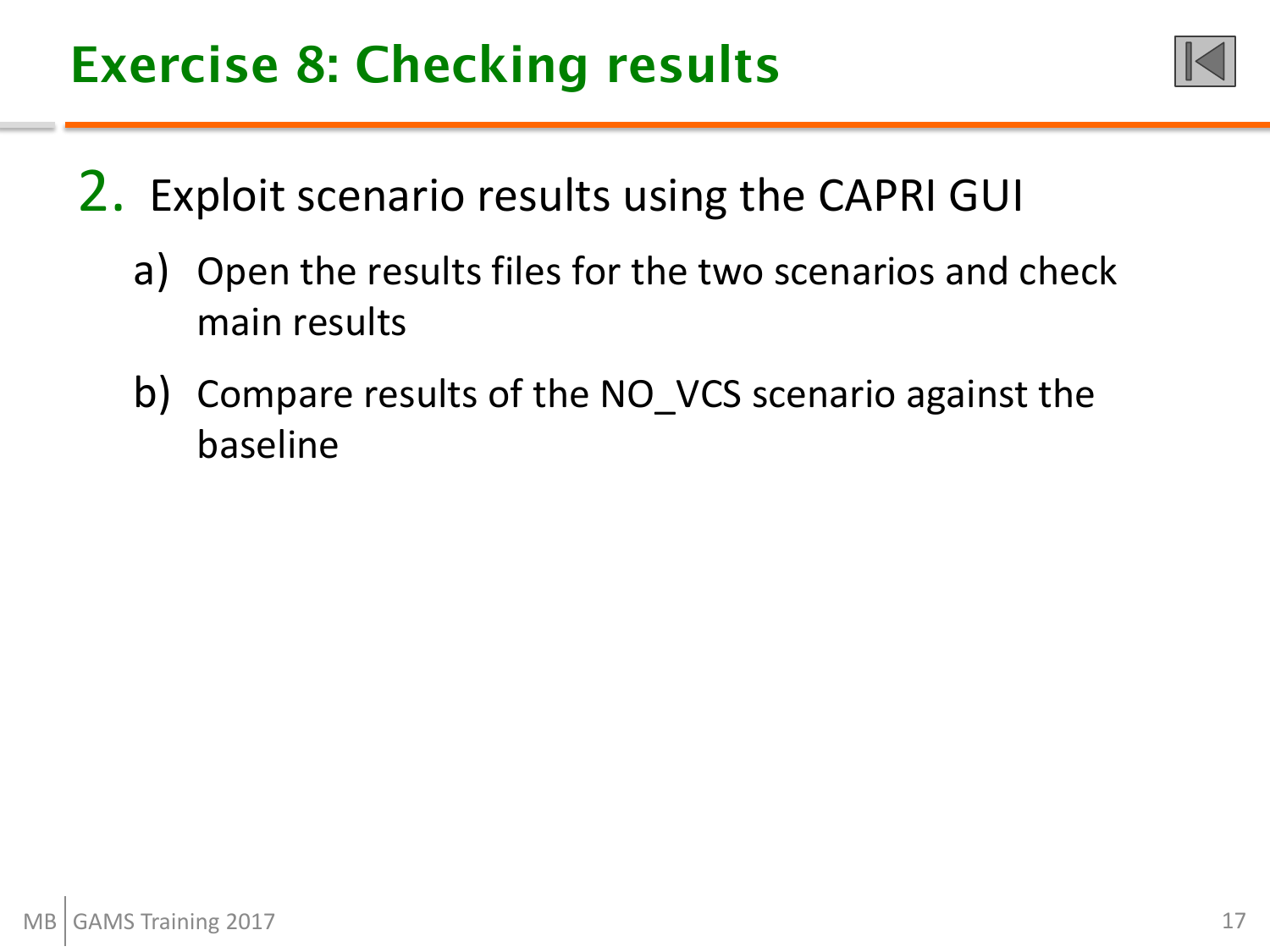### GAMS-CAPRI Training

Sevilla, 9-11 April 2018

### More GAMS\_CAPRI exercises

#### Maria Blanco

*Dep. Agricultural Economics* Technical University of Madrid maria.blanco@upm.es

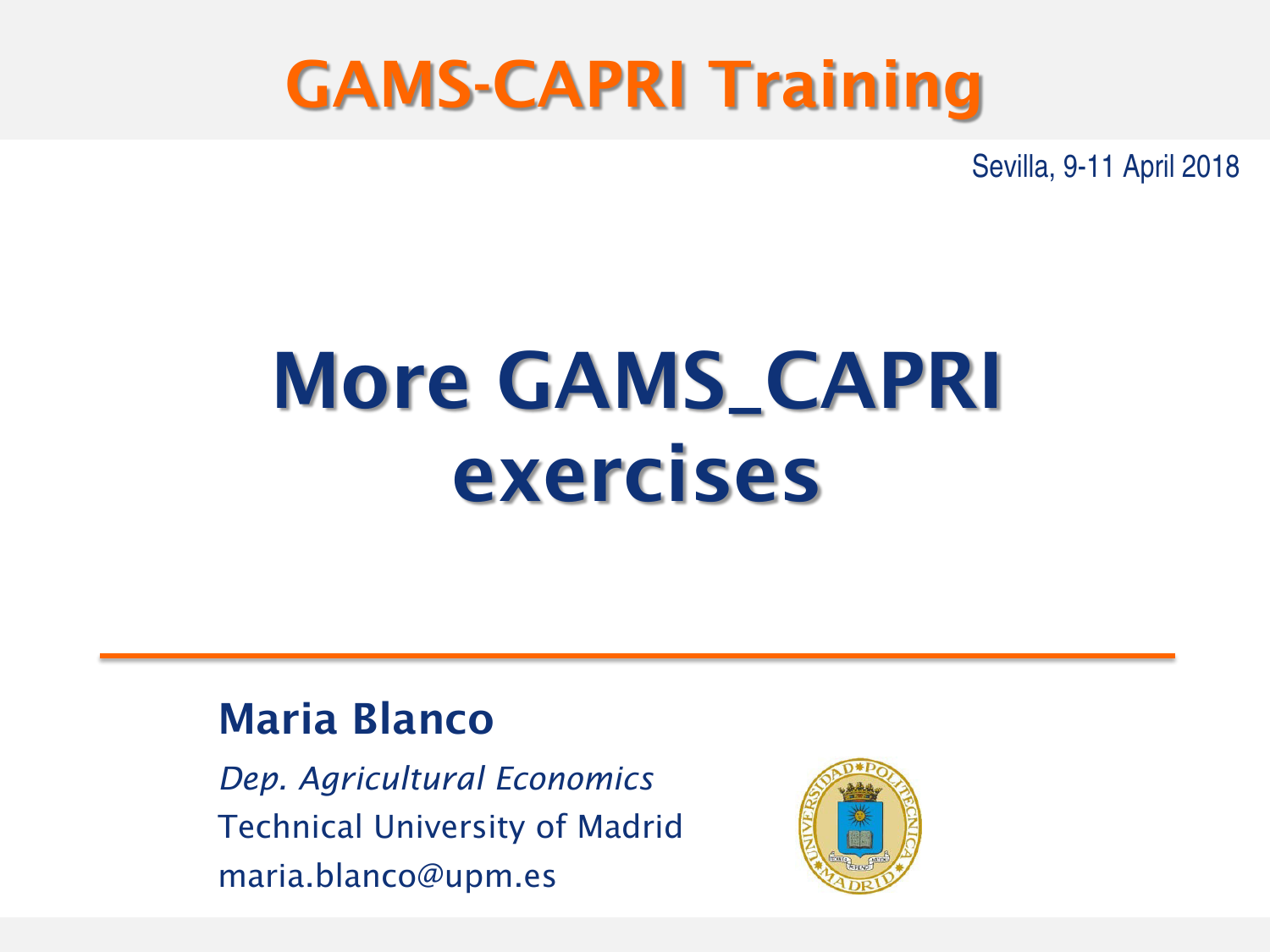#### **Overview**

- $\Box$  [Checking the code](#page-19-0)
- **Q** [Mappings](#page-22-0)
- **U** [Manipulation of GDX files](#page-25-0)
- **[Batinclude](#page-29-0)**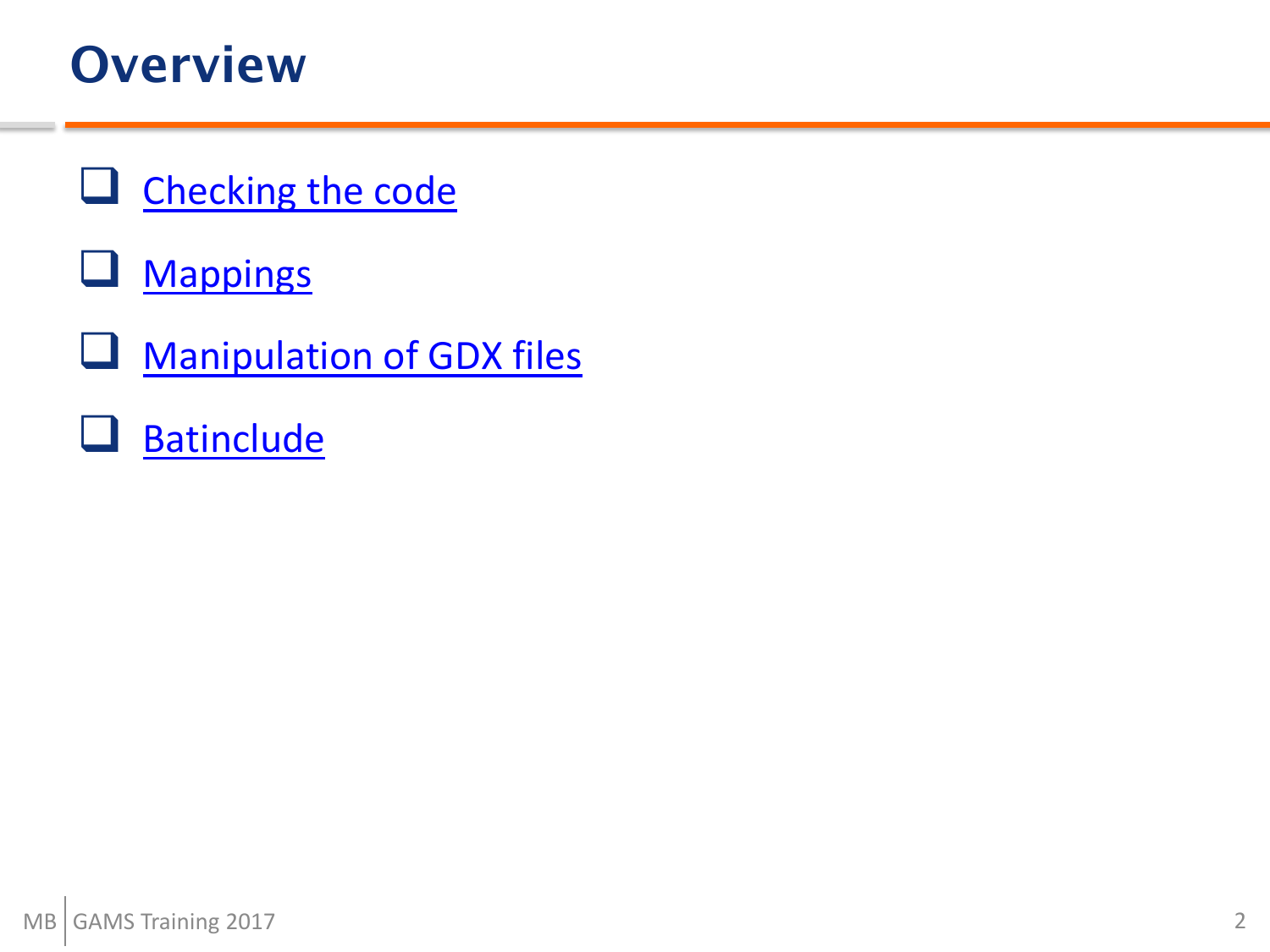## <span id="page-19-0"></span>Checking the code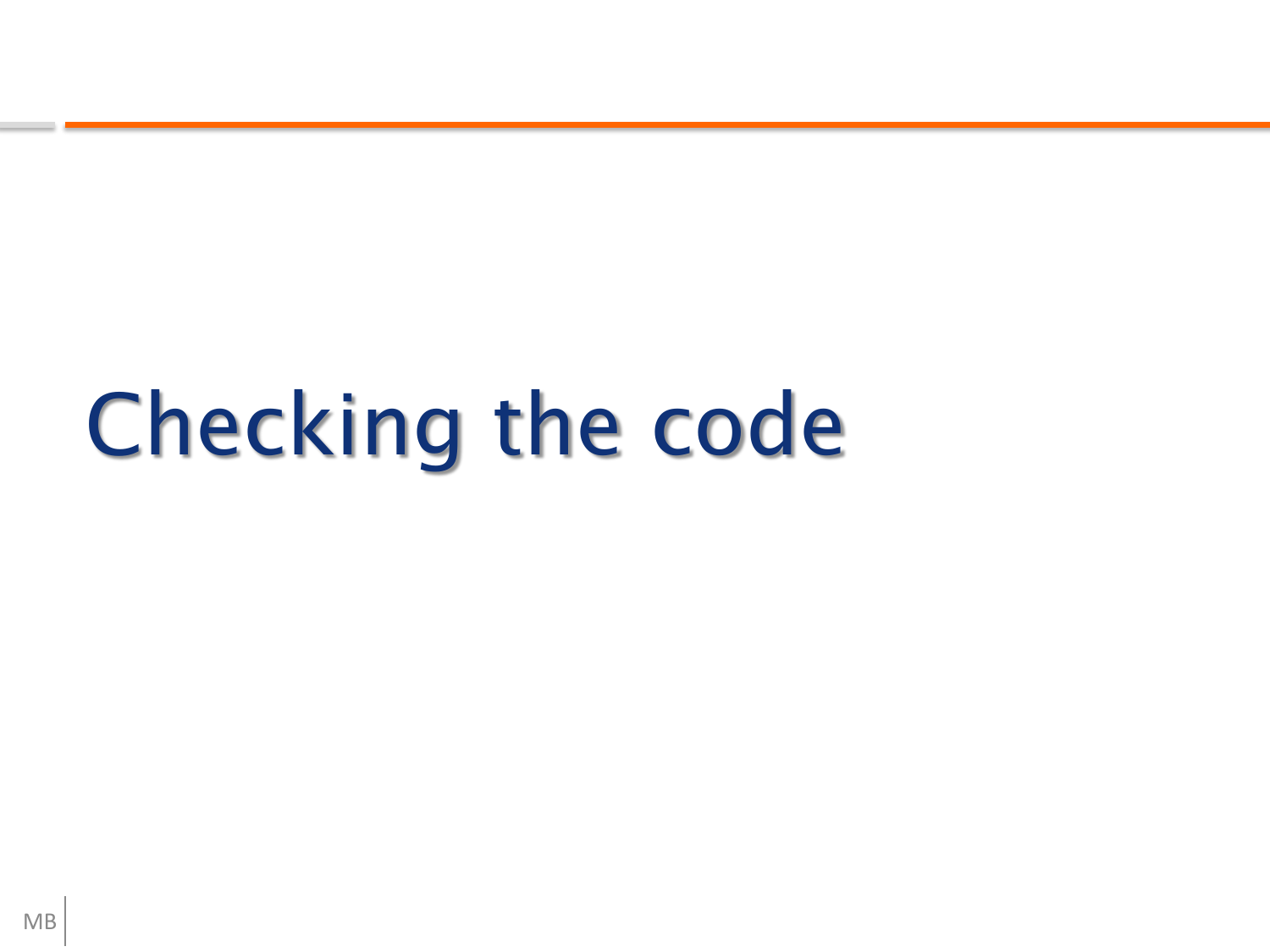### Searching for specific elements in the code

- Useful files to check the code (output from GAMS):
	- taskname**.exp** (sequence of statements)
	- taskname**.ref** (all items included in task)
- Text editor to search for specific elements
	- GamsIDE
	- UltraEdit, Notepad++, ...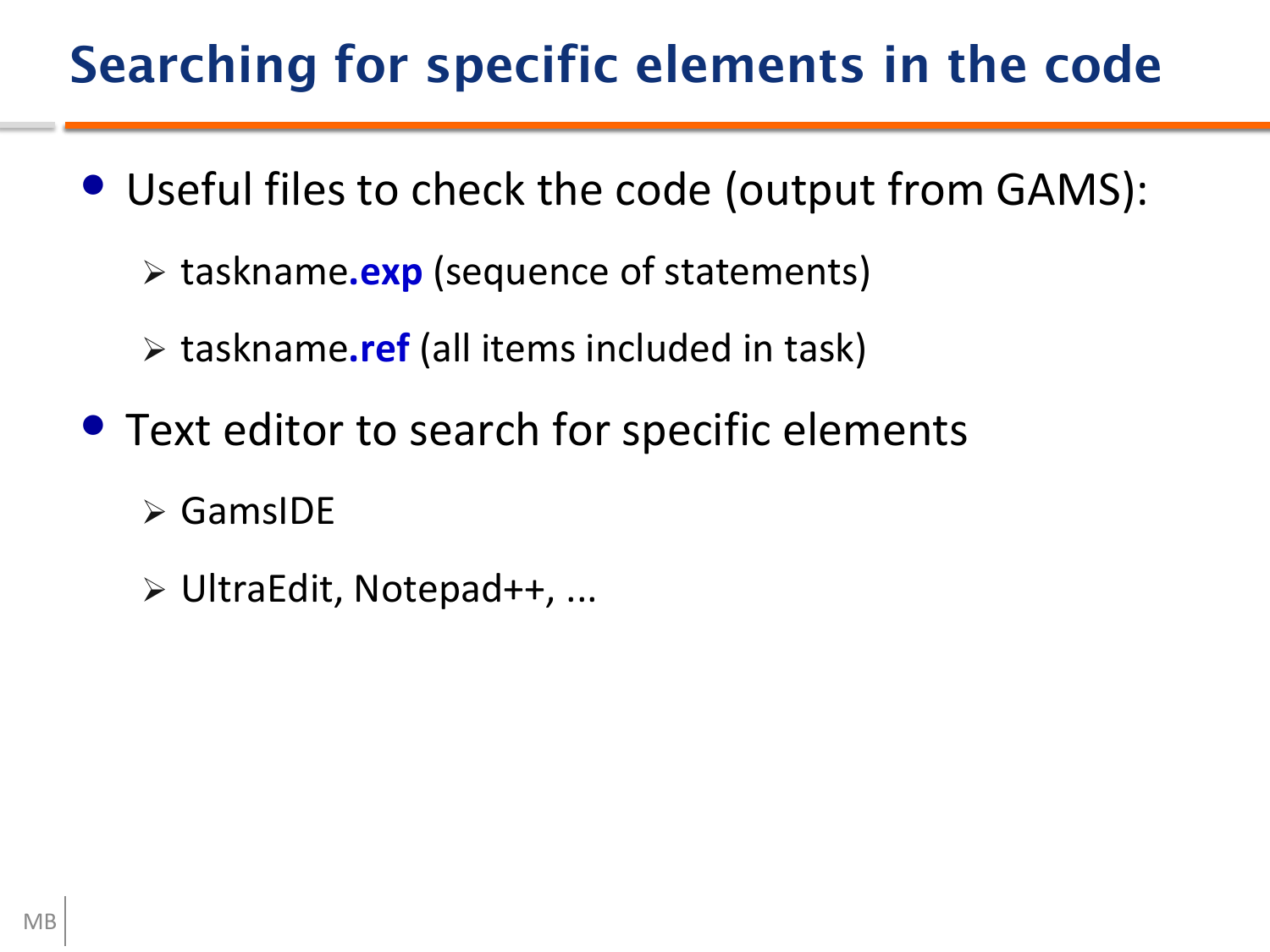...................................

...................................



- 1. Run the scenario **cap\_no\_vcs** and check the content of files **.ref** and **.exp** generated by a GAMS run
- 2. Find simu supply.gms and simu\_market.gms . What file is run first?

3. Find out where the set XX all is defined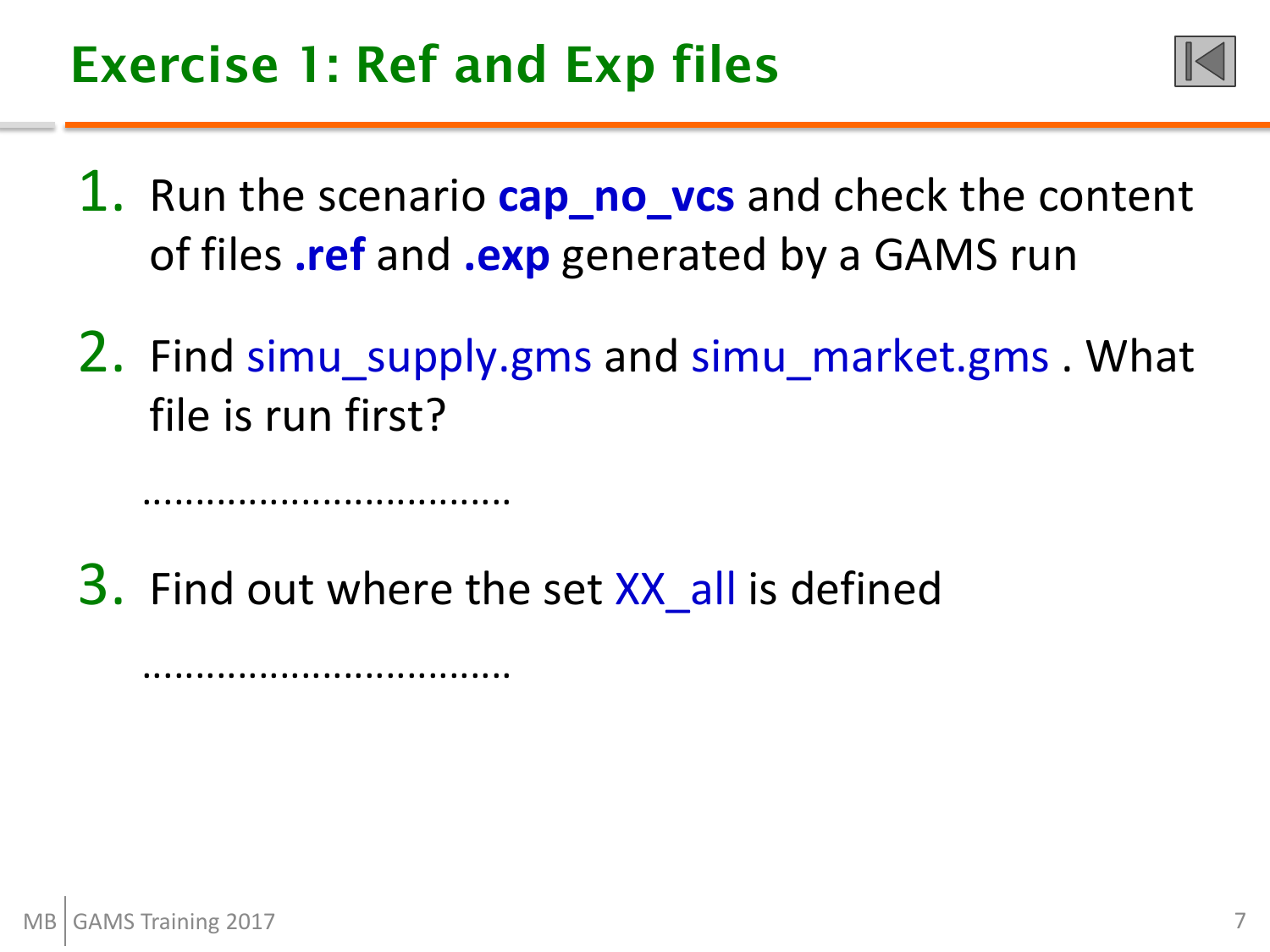# <span id="page-22-0"></span>Mappings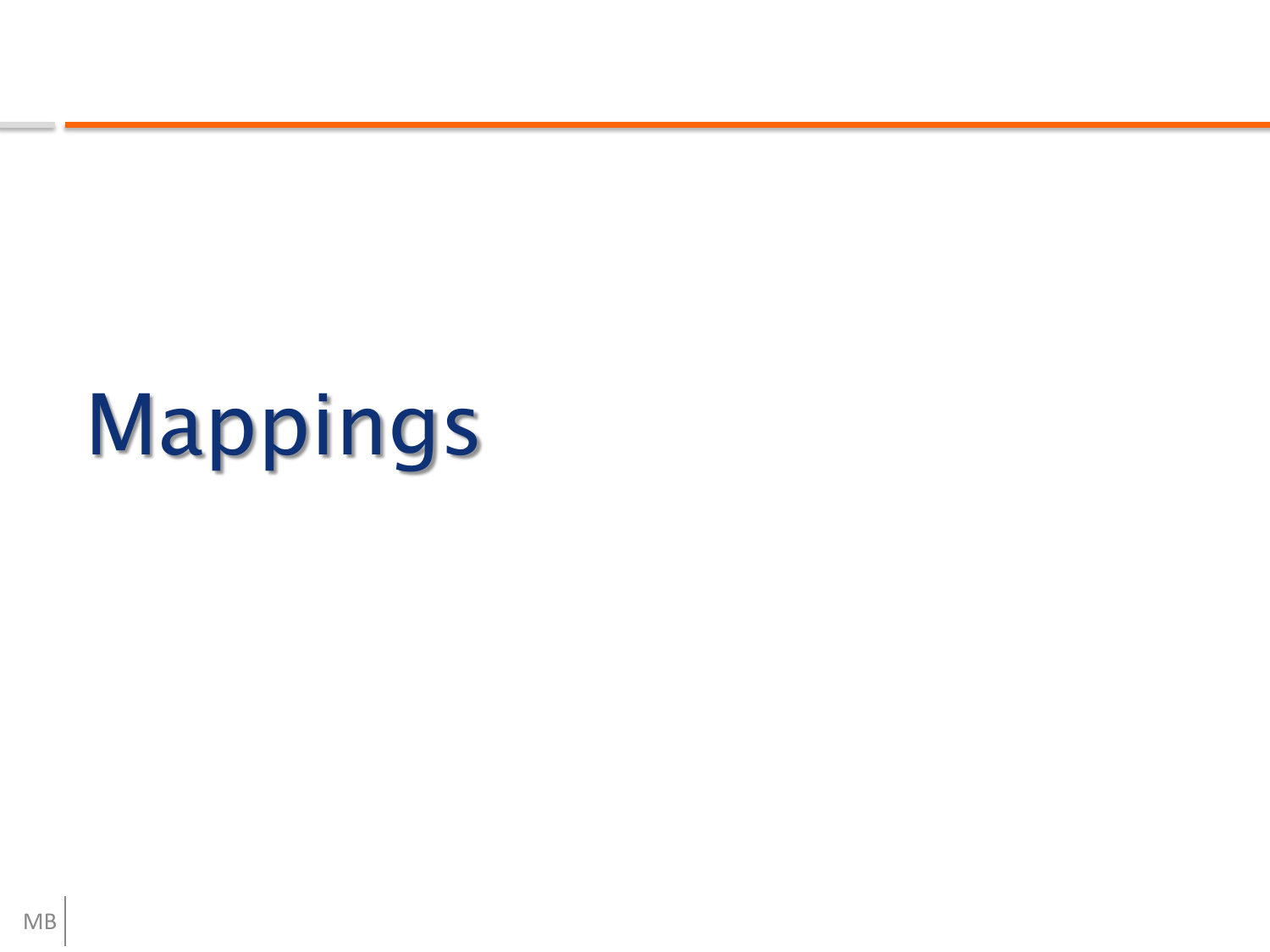Use of regional mapping map\_rr to aggregate UAA from the regional to the national level

create\_sim\_ini\_gdx.gms

DATA(MSAGG, "UAAR", "LEVL", "Y") = SUM(MAP\_RR(MSAGG,RU), DATA(RU,"UAAR","LEVL","Y"));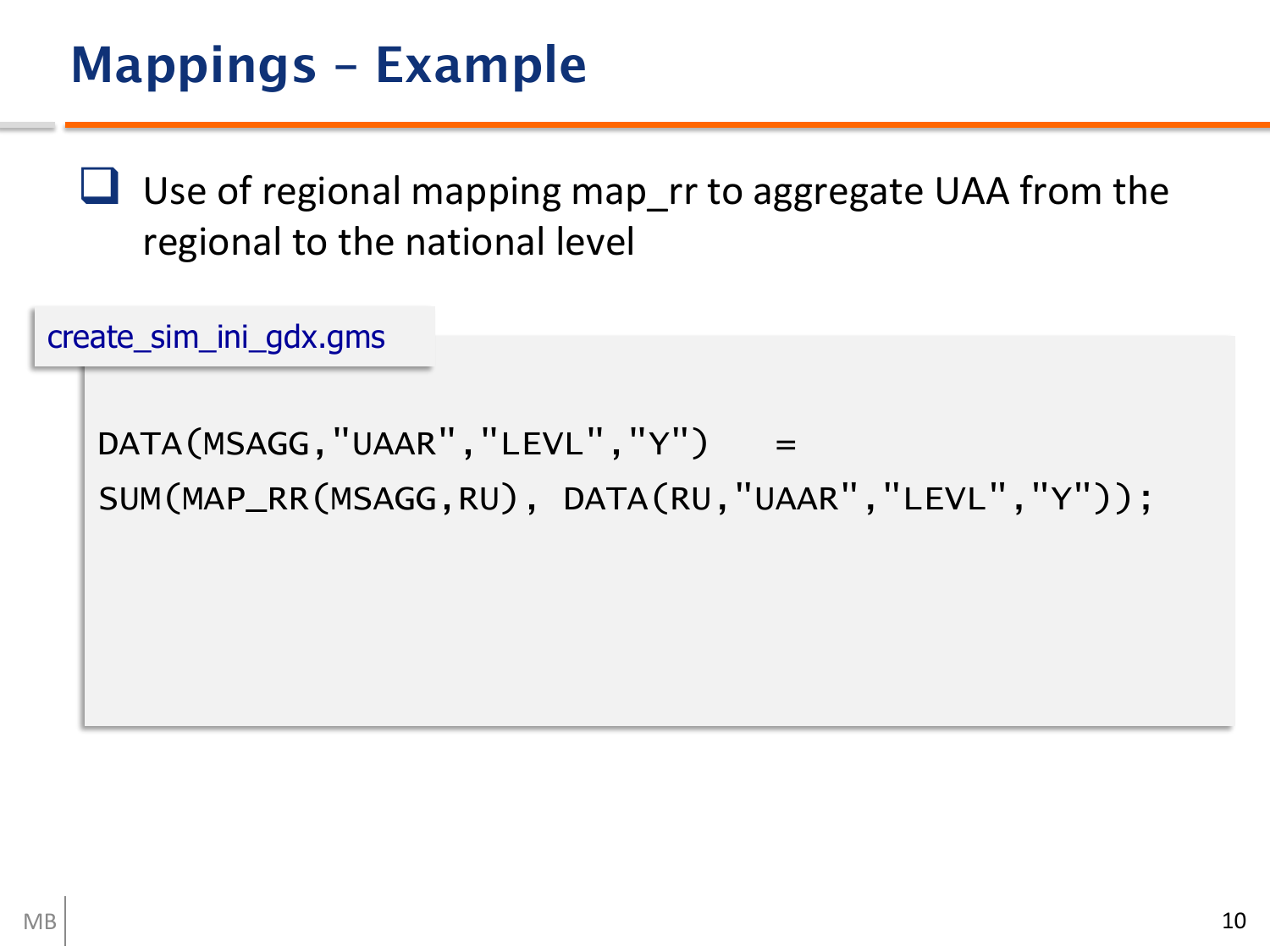

- 1. Open file gams\reports\sol\_market.gms
- 2. Find at least 3 lines of code where map\_rr has been used and explain why the mapping has been used.

................................... ................................... ...................................

...................................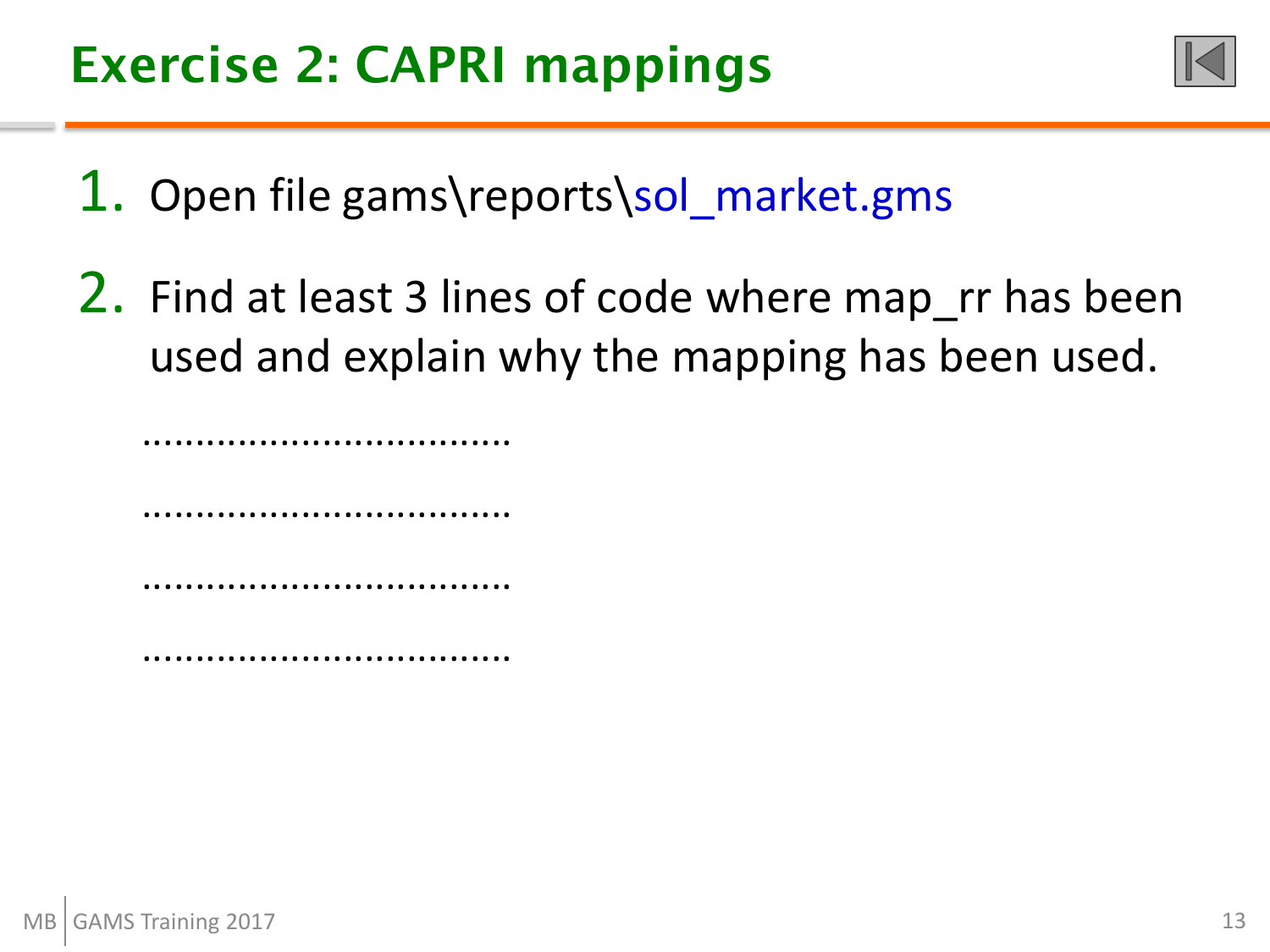# <span id="page-25-0"></span>Manipulation of GDX files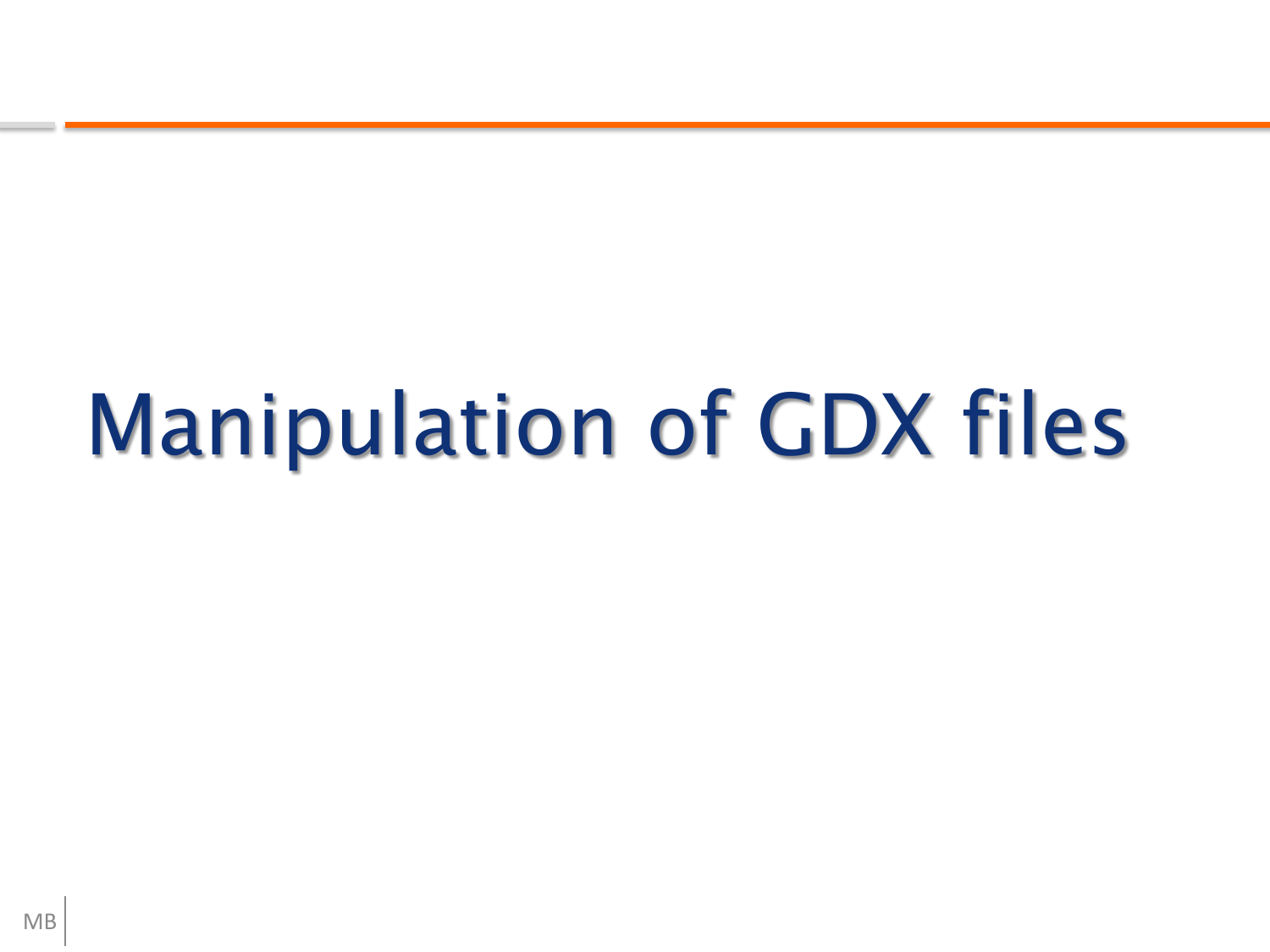#### Unload to GDX – Example

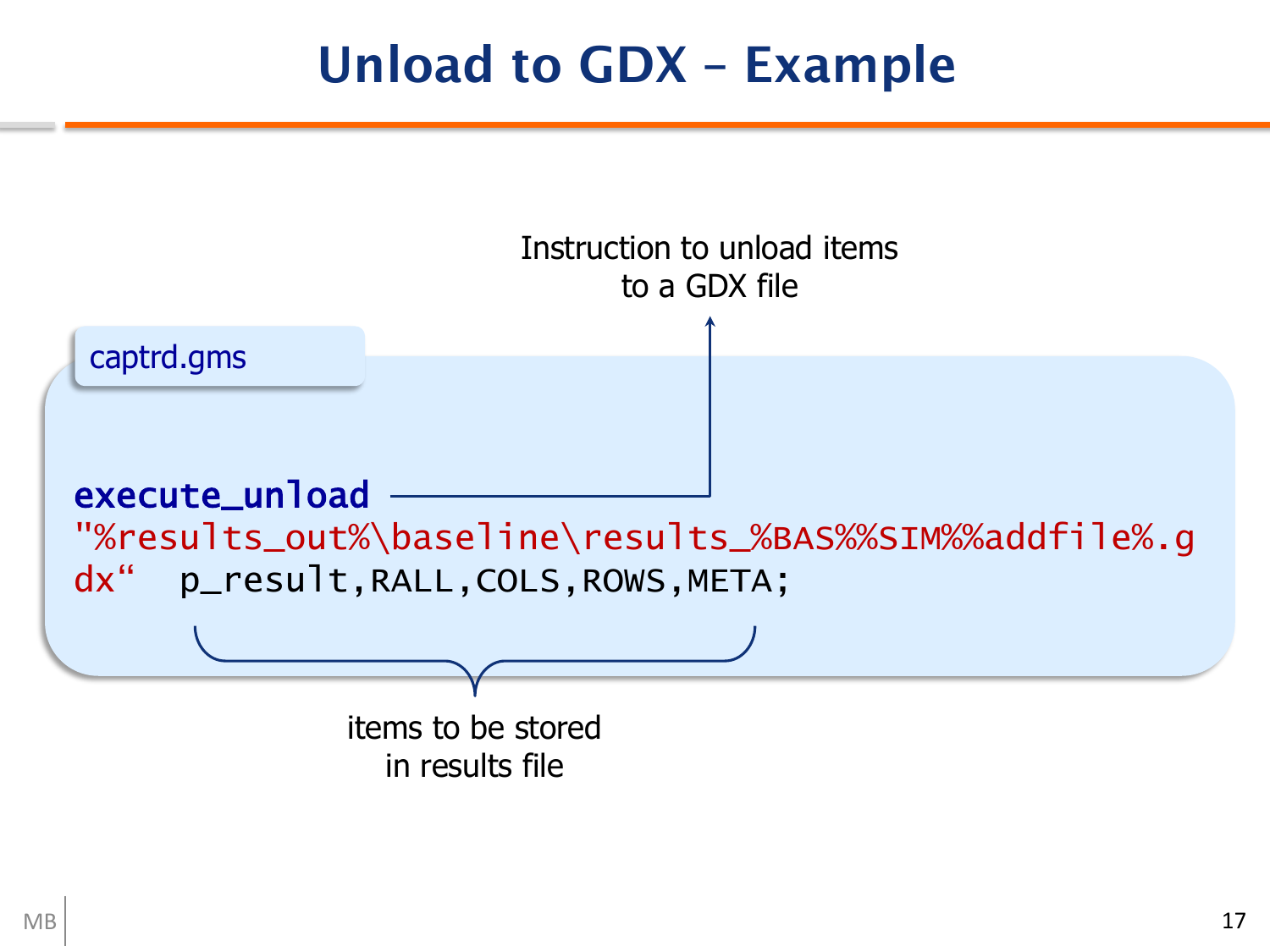

1. Open capmod.gms and find a place where Sabort is used before and execute\_load statement. Explain what the \$abort command does

...................................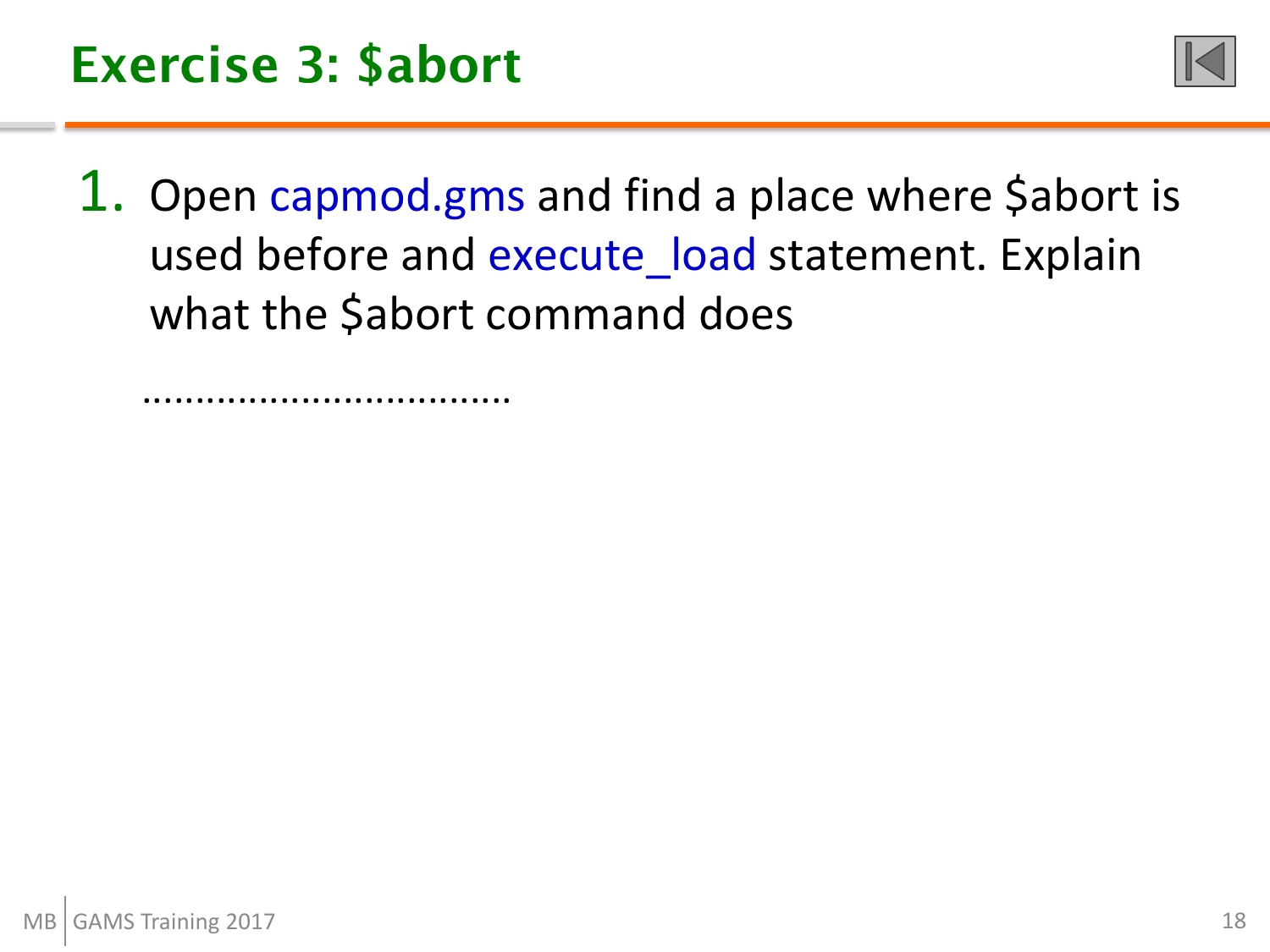

1. Open set\_and\_store\_dataout.gms and find out the place where results from the current run are saved to a GDX datacube

...................................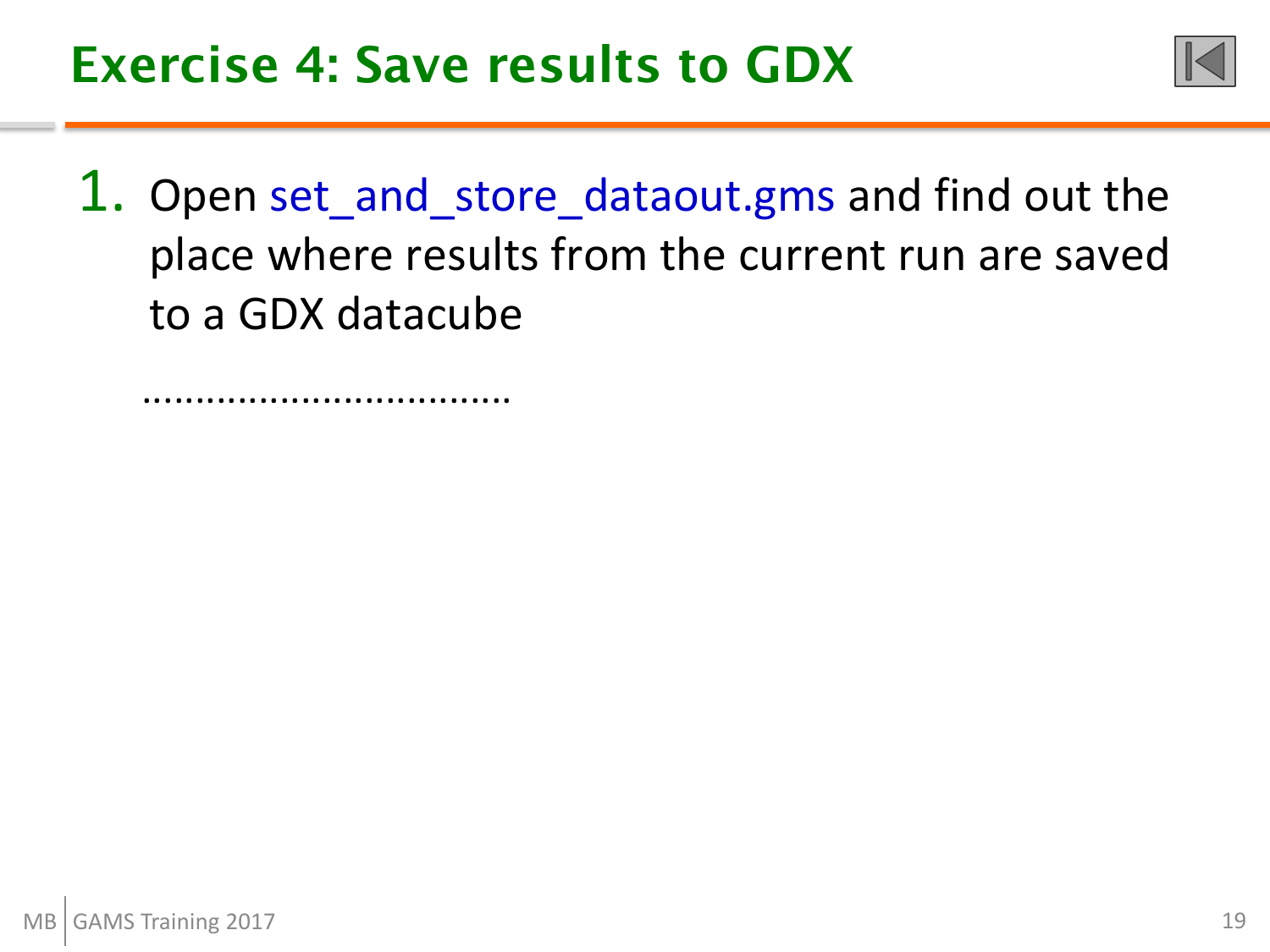## <span id="page-29-0"></span>Batinclude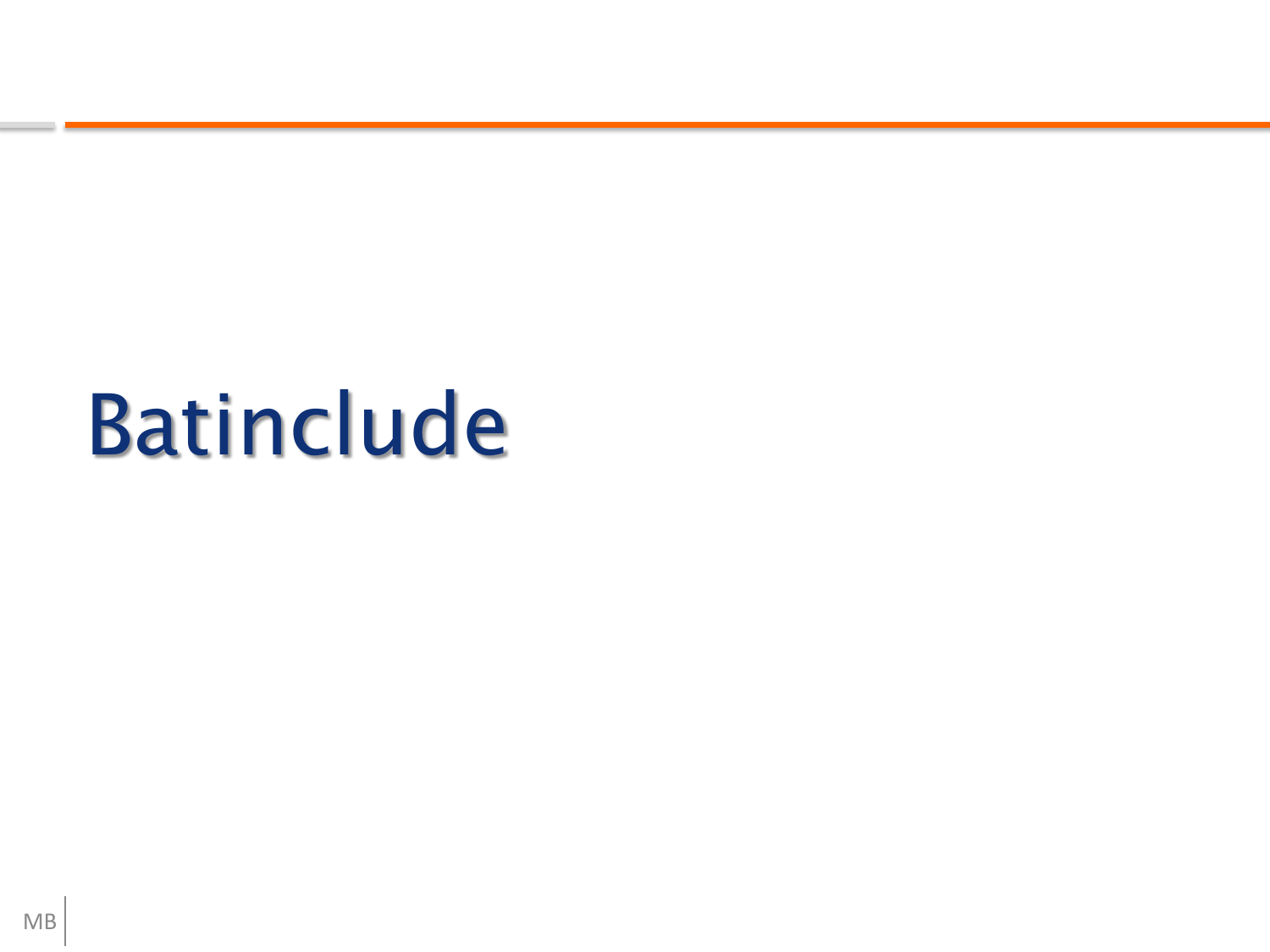### Batinclude – Example